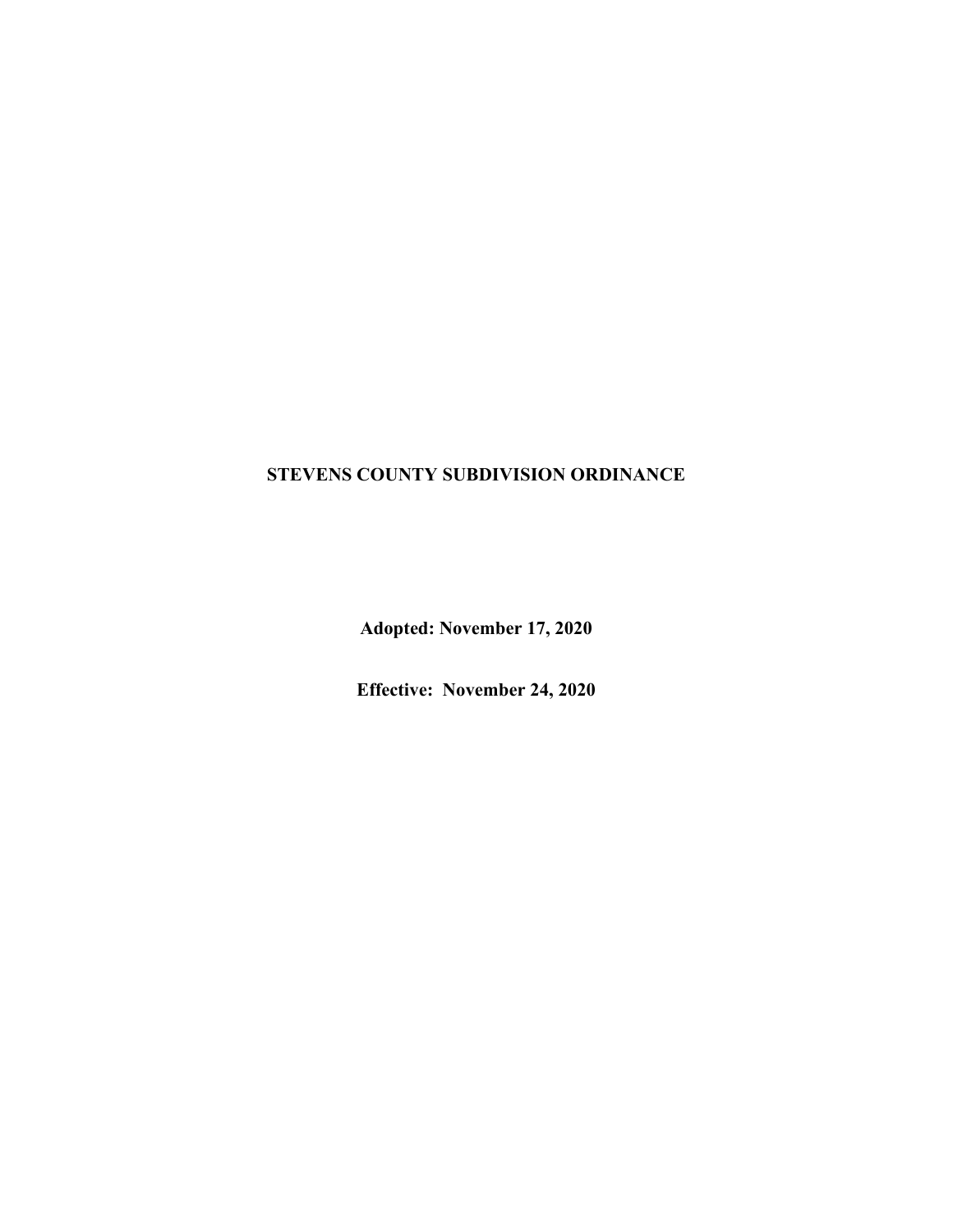### **PREAMBLE**

#### **SUBDIVISION ORDINANCE OF STEVENS COUNTY, MINNESOTA**

AN ORDINANCE ESTABLISHING REGULATIONS FOR THE SUBDIVISION AND PLATTING OF LAND WITHIN STEVENS COUNTY AND LYING OUTSIDE THE BOUNDARIES OF MUNICIPALITIES, DEFINING CERTAIN TERMS USED HEREIN, PROVIDING FOR THE PREPARATION OF PLATS: PROVIDING FOR THE INSTALLATION OF STREETS, ROADS, AND OTHER IMPROVEMENTS: ESTABLISHING PROCEDURES FOR THE APPROVAL AND RECORDING OF PLATS: AND PROVIDING PENALTIES FOR THE VIOLATION OF THIS ORDINANCE.

THE COUNTY BOARD OF STEVENS COUNTY ORDAINS: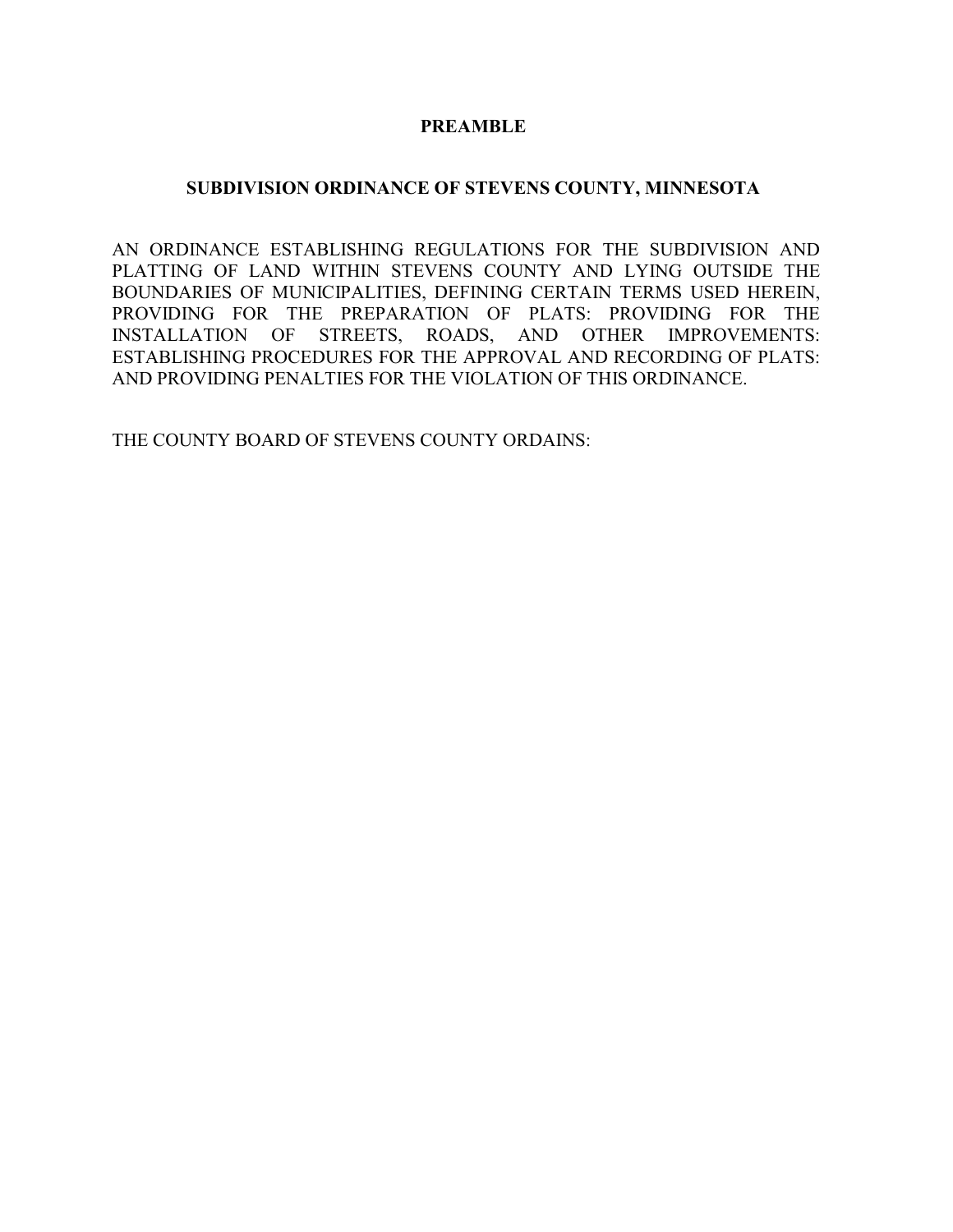# **Table of Contents**

| <b>SECTION I.</b>   |  |
|---------------------|--|
| <b>SECTION II.</b>  |  |
| <b>SECTION III.</b> |  |
| <b>SECTION IV.</b>  |  |
| А.                  |  |
| B.                  |  |
| B.                  |  |
| $C_{\cdot}$         |  |
| D.                  |  |
| E.                  |  |
| F.                  |  |
| G.                  |  |
| Н.                  |  |
| I.                  |  |
| J.                  |  |
| Κ.                  |  |
| L.                  |  |
| M.                  |  |
|                     |  |
| А.                  |  |
| B.                  |  |
| C.                  |  |
| D.                  |  |
| E.                  |  |
| F.                  |  |
| G.                  |  |
| Н.                  |  |
| Ι.                  |  |
| J.                  |  |
| <b>SECTION VI.</b>  |  |
| A.                  |  |
| <b>B.</b>           |  |
| C.                  |  |
| D.                  |  |
| E.                  |  |
| F.                  |  |
| G.                  |  |
| Н.                  |  |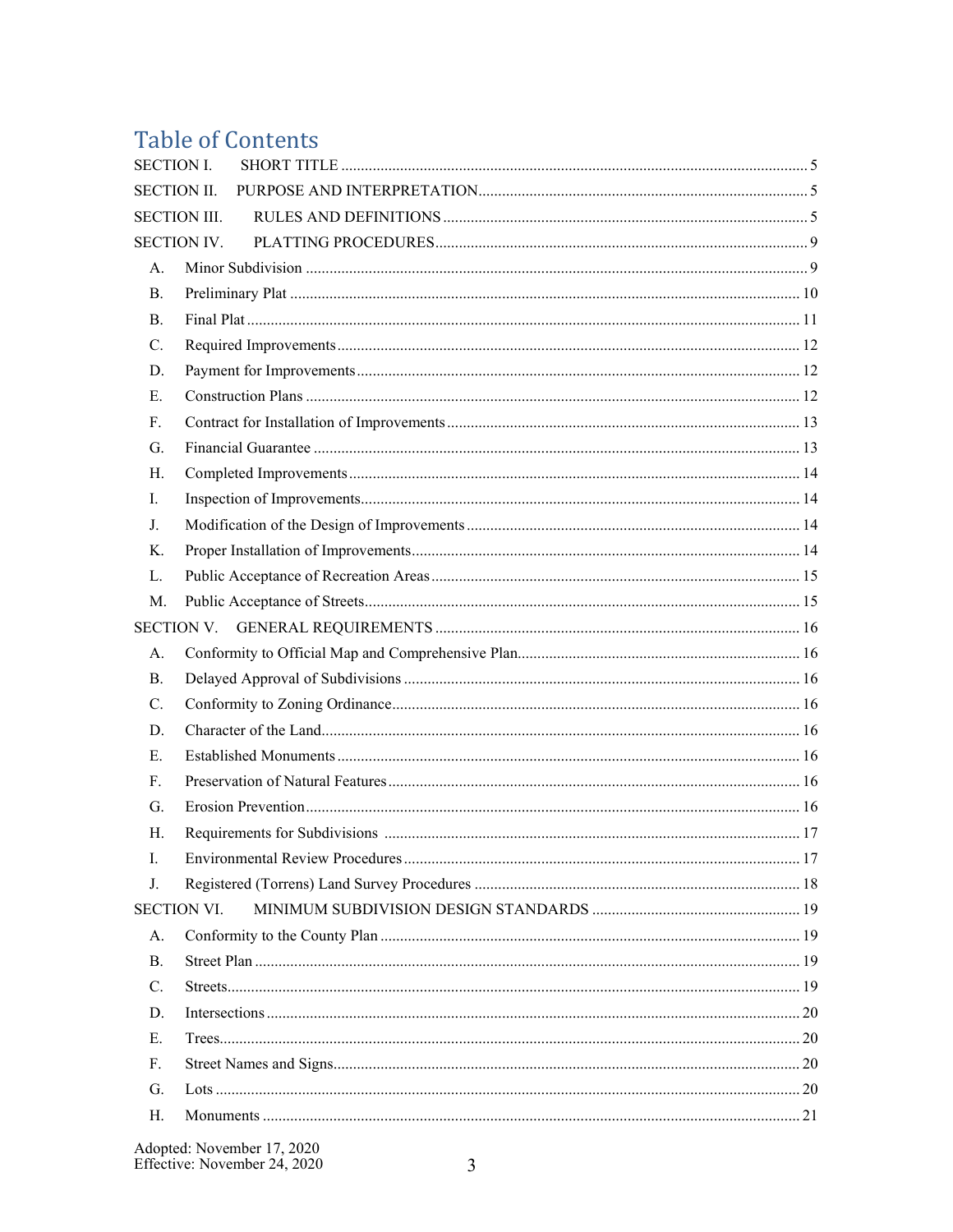| L.        |                      |  |
|-----------|----------------------|--|
| J.        |                      |  |
| Κ.        |                      |  |
| L.        |                      |  |
| M.        |                      |  |
|           | <b>SECTION VII.</b>  |  |
| A.        |                      |  |
| <b>B.</b> |                      |  |
|           | <b>SECTION VIII.</b> |  |
| A.        |                      |  |
| B.        |                      |  |
|           | SECTION IX.          |  |
| A.        |                      |  |
| <b>B.</b> |                      |  |
| C.        |                      |  |
| D.        |                      |  |
| E.        |                      |  |
| F.        |                      |  |
|           |                      |  |
| A.        |                      |  |
| <b>B.</b> |                      |  |
| C.        |                      |  |
| D.        |                      |  |
| E.        |                      |  |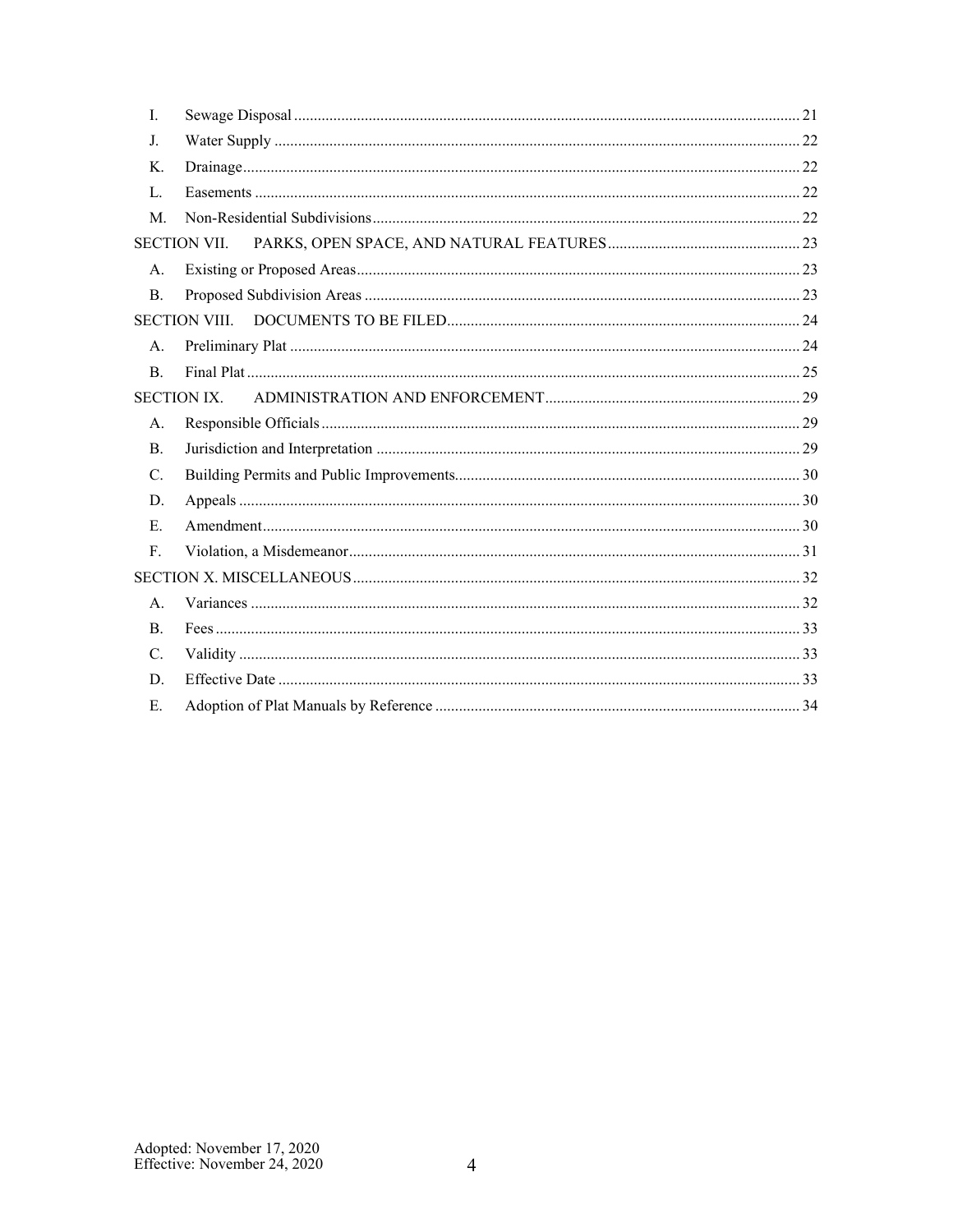# <span id="page-4-0"></span>**SECTION I. SHORT TITLE**

This Ordinance shall be known, cited, and referred to as the Stevens County Subdivision Ordinance, except as referred to herein, where it shall be known as "this Ordinance".

# <span id="page-4-1"></span>**SECTION II. PURPOSE AND INTERPRETATION**

Each new subdivision becomes a permanent unit in the basic physical structure of the County, a unit which the future County will of necessity be forced to reckon with. Piecemeal planning of such subdivisions can bring about a disconnected patchwork of plats, a poor circulation of traffic, and an undesirable atmosphere. In order that new subdivisions will contribute toward an attractive, orderly, stable, and wholesome environment, adequate services, and efficient movement of traffic, all subdivisions hereafter platted within the jurisdiction of Stevens County shall, in all respects, fully comply with the regulations hereinafter set forth in this Ordinance. In their interpretation and application, the provisions of this Ordinance shall be the minimum requirements adopted for the protection of the public health, safety, and general welfare.

# <span id="page-4-2"></span>**SECTION III. RULES AND DEFINITIONS**

#### **A. Statutory Authorization and Rules**

This ordinance is adopted pursuant to the authority contained in Chapters 462, 505, 515, 515A, and 515B of the Minnesota Statutes, or successor statutes. All subdivisions as defined and under the jurisdiction of this Ordinance are subject to the provisions of this Ordinance and to the Minnesota Statutes which regulate subdivisions.

#### **B. Definitions**

For the purpose of these regulations, the following terms, phrases, words, and their definitions shall have the meaning given in this section. When inconsistent with the context, words used in the present tense shall include the future tense; words in the singular shall include the plural and words in the plural shall include the singular. The masculine gender includes the female and neuter genders.

- 1. Administrator: See Zoning Administrator.
- 2. Alley: A public right-of-way which affords a secondary means of access to abutting property.
- 3. Attorney: The Stevens County Attorney.
- 4. Block: An area of land within a subdivision that is entirely bounded by streets or a combination of streets, exterior boundary lines of the subdivision, and/or bodies of water.
- 5. Boulevards: That portion of a street right-of-way between the curb (or curb line) and property line.
- 6. Building: Any structure having a roof, for the shelter, support or enclosure of persons, animals, or chattel, or property of any kind; and when separated by party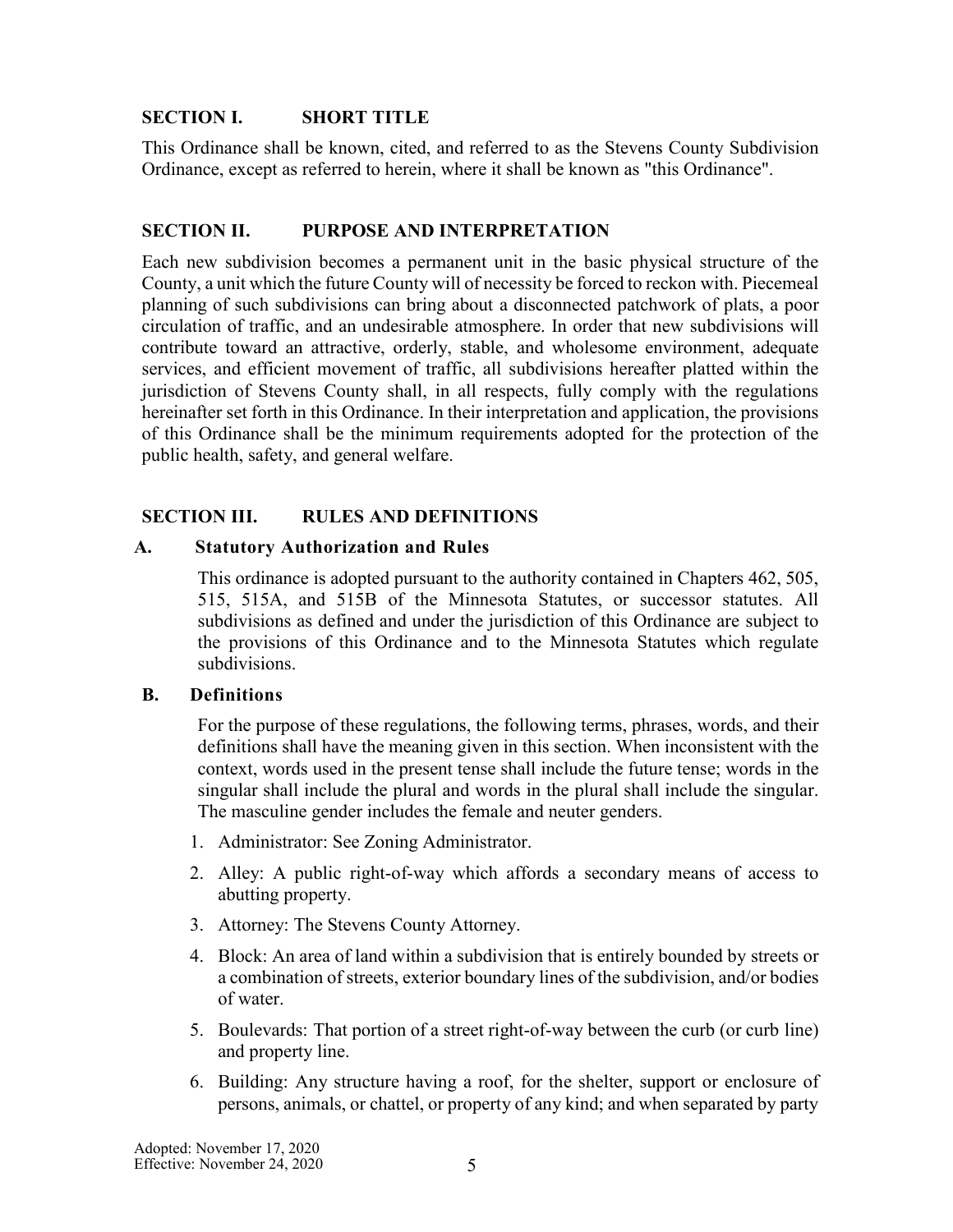walls without openings, such portion of such building so separated shall be deemed a separated building.

- 7. Building Setback Line: A line within a lot or other parcel of land parallel to a public road, street, or highway right-of-way line defining a portion of the lot between said right-of-way line and said setback line on which buildings or structures may not be placed.
- 8. Comprehensive Plan: Unless otherwise stated, it is the general plan for land use, transportation, and county facilities prepared by Nason, Wehrman, Knight, and Chapman in 1969.
- 9. County Board: The Stevens County Board of Commissioners.
- 10. County Surveyor: The surveyor duly appointed by the County Board to serve in the capacity of county surveyor as specified by State Statutes.
- 11. Easement: A grant by a property owner for the use of a strip of land forthe purpose of constructing and maintaining utilities, including but not limited to sanitary sewers, water mains, electric lines, telephone lines, storm drainage ways and gas lines.
- 12. Engineer: The Stevens County Engineer.
- 13. Final Plat: A drawing, in final form, showing a proposed subdivision containing all information and detail required by State Statute and by this Ordinance to be presented to the Planning Commission and County Board for approval, and which if approved, may be duly filed with the Stevens County Recorder.
- 14. Licensed Engineer: A person licensed as a professional engineer by the State of Minnesota.
- 15. Lot: A parcel of land occupied or to be occupied by a principal structure or group of structures and accessory structures together with such yards, open spaces, lot width and lot area as required by this Ordinance, and having the required frontage upon a street, either shown and identified by lot number on a plat of record, or considered as a unit of property and described by metes and bounds.
- 16. Lot, Corner: A lot situated at the junction of, and abutting on, two or more intersecting streets, or a lot at the point of deflection in alignment of a continuous street, the interior angle of which does not exceed 135 degrees.
- 17. Lot, Interior: A lot other than a corner lot.
- 18. Lot, Through: Any lot other than a corner lot which abuts more than one street.
- 19. Lot Area: The lot area is the land within the lot lines.
- 20. Lot Depth: The mean horizontal distance between the mean front road and the mean rear lot line. The greater frontage of a corner lot is its depth, and its lesser frontage is its width.
- 21. Lot Lines: The lines bounding a lot, as defined herein. When a lot line abuts a road, street, avenue, park or other public property, except an alley, such line shall be known as a street line, and when a lot abuts an alley, it shall be known as an alley line.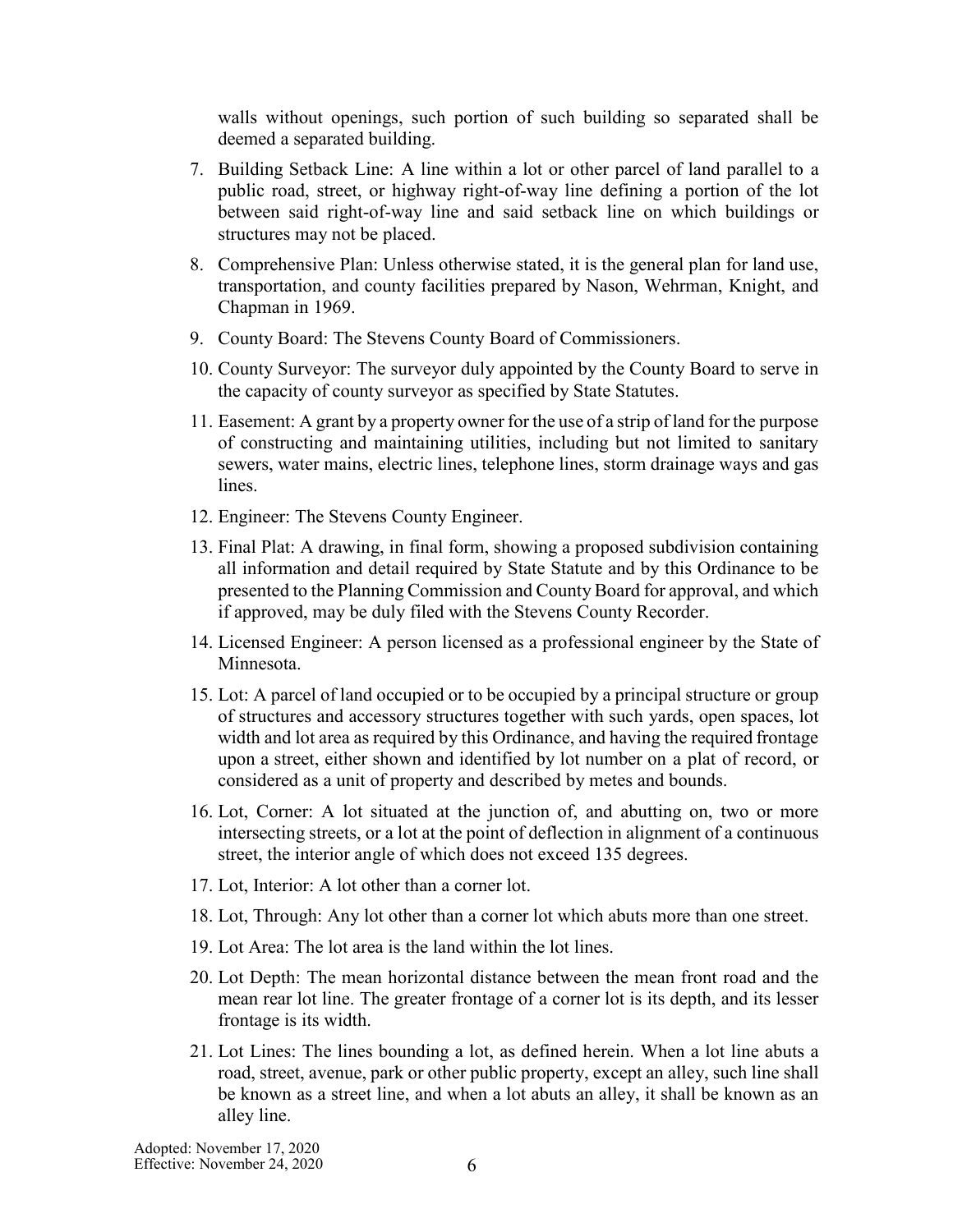- 22. Lot Line, Front: That boundary of a lot which abuts an existing or dedicated public street, and in the case of a corner lot it shall be the shortest dimension on a public street except that a corner lot in a non-residential area shall be deemed to have frontage on both streets.
- 23. Lot Line, Rear: That boundary of a lot which is opposite the front lot line. If the rear lot line is less than 10 feet in length or if the lot forms a point at the rear, the rear lot line shall be a line 10 feet in length within the lot, parallel to the front lot line.
- 24. Lot Line, Side: Any boundary of a lot which is not a front lot line or a rear lot line.
- 25. Lot of Record: A platted lot, or metes and bounds parcel, which has been recorded in the office of the Stevens County Recorder prior to the adoption of this Ordinance.
- 26. Lot Width: The shortest horizontal distance between the side lot lines measured at right angles to the lot depth.
- 27. Official Map: The map established by the County Board, in accordance with State Statutes, showing streets, highways, and parks and drainage, both existing and proposed.
- 28. Owner: Any individual, firm, association, syndicate, co-partnership, trust, or any other legal entity having sufficient proprietary interest in the land sought to be subdivided to commence and maintain proceedings to subdivide the same under these regulations.
- 29. Persons: Any individual, firm, partnership, corporation, company, association, joint stock association, or body politic; includes any trustee, receiver, assignee, or other similar representative thereof.
- 30. Planning Commission (or Commission): The duly appointed Planning Commission of the County Board, i.e. the Stevens County Planning Commission.
- 31. Preliminary Plat: A drawing clearly marked "preliminary plat" showing the salient features of a proposed subdivision as specified in Section VIII A.
- 32. Public Land: Land owned and/or operated by a governmental unit.
- 33. Publication: An official notice as prescribed by State Statutes.
- 34. Shall: Means mandatory.
- 35. Standards and specifications for Improvements: The standards and specifications for construction or required improvements in new subdivisions.
- 36. Street: A public right-of-way which affords a primary means of access to abutting property.
- 37. Street, Dead End or Cul-de-Sac: A street with only one vehicular traffic outlet.
- 38. Street, Local: A street intended to serve primarily as an access to abutting properties.
- 39. Street, Private: A street which is not dedicated to the community for public use.

Adopted: November 17, 2020 Effective: November 24, 2020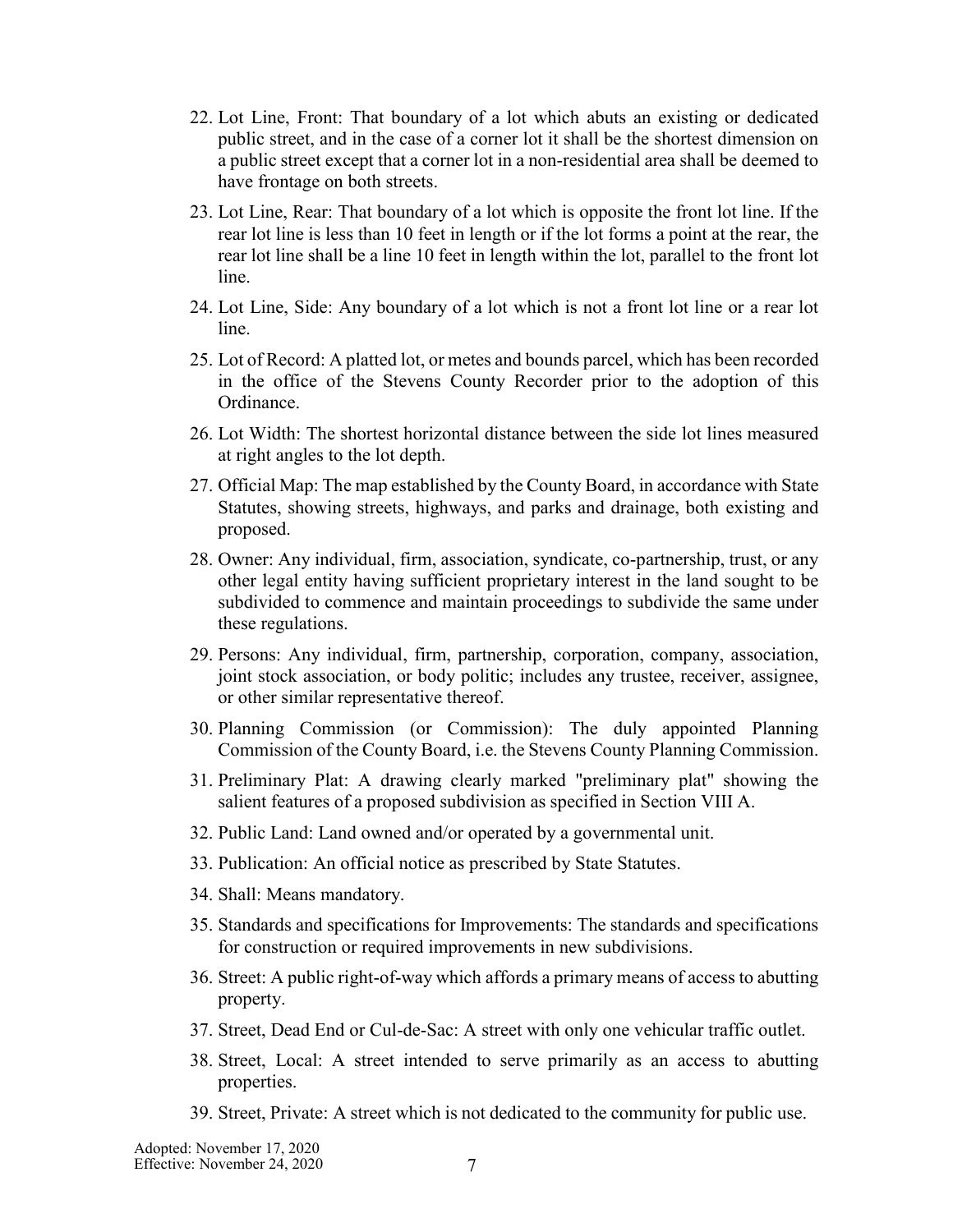- 40. Street, Service: A marginal access street which is generally parallel and adjacent to a major street.
- 41. Street, Half: A street designed to provide access to only one side of the right-ofway.
- 42. Street Pavement: The wearing surface of a street.
- 43. Street Width: The width of the right-of-way measured at right angles to the center line of the street.
- 44. Subdivider: Any person, firm, corporation, partnership, or association, who shall lay out any subdivision or part thereof as defined herein, either for himself or for others.
- 45. Subdivision: A described tract of land which is to be or has been divided into two or more lots or parcels or the division of a lot, tract or parcel of land into two (2) or more lots, tracts or parcels, none of which are greater than five (5) acresin area (exclusive of road right-of-way) or greater than 300 feet in width, for the purpose of transferring ownership or building development; or if a new street is involved, any division or development of a parcel of land. The term shall include resubdivision of lands provided, however, that the sale or exchange of small parcels of platted land to or between adjoining property owners shall not be considered as a subdivision, and provided the remaining acreage is not less than the minimum requirement of the appropriate zoning district. Existing farmsteads shall be exempt from platting requirements.
- 46. Subdivision, Minor: A subdivision that is intended to be reviewed administratively without need for a public hearing or approval by the County Board.
- 47. Surveyor: A person duly registered as a land surveyor by the State of Minnesota.
- 48. Used For: to include the phrases: "arranged for", "designed for", "intended for", "maintained for", and "occupied for".
- 49. Zoning Administrator: The duly appointed Stevens County Zoning Administrator.
- 50. Zoning District: An area as prescribed by the Stevens County Zoning Ordinance.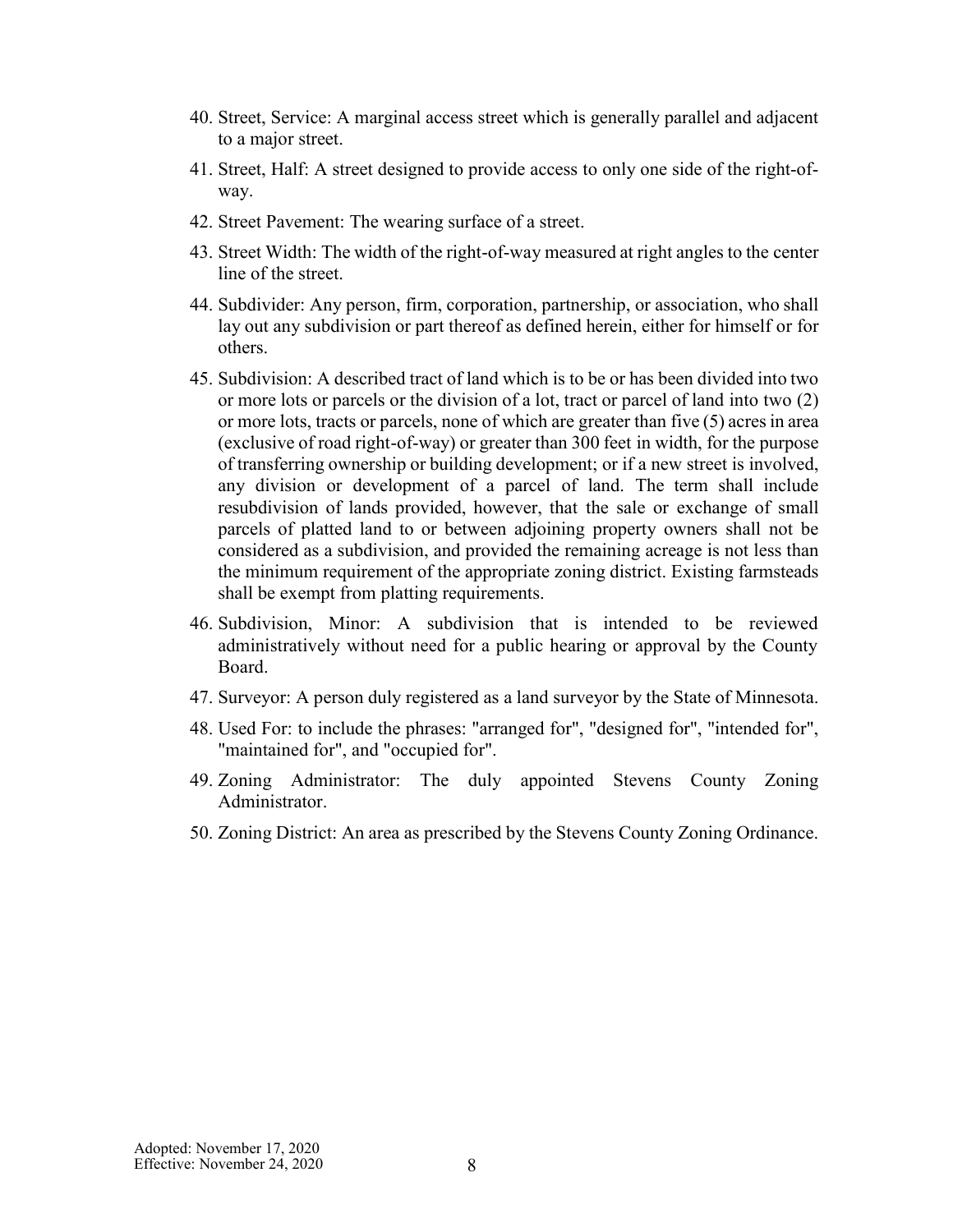# <span id="page-8-0"></span>**SECTION IV. PLATTING PROCEDURES**

Whenever any subdivision of land is proposed to be made, and before any contract for the sale of, or any offer to sell any lots in such subdivision or any part thereof is made, and before any permit for the erection of a structure in such proposed subdivision shall be granted, the subdivider or his duly authorized agent shall apply in writing for approval of such proposed subdivision in accordance with the following procedures.

# <span id="page-8-1"></span>**A. Minor Subdivision**

The purpose of a minor subdivision is to allow for simple subdivisions of land that may be approved administratively and do not require a public hearing. The Stevens County Zoning Administrator is authorized to approve all minor subdivisions that are in compliance with the provisions of this Ordinance and other applicable requirements. The provisions of this section are not intended for the subdivision of land that may be further subdivided in succession in order to avoid the standard platting requirements. A minor subdivision shall be allowed at the discretion of the Administrator but generally may be utilized if all of the following conditions are met:

- 1. The division of property must include the entire property, including remainder parcels within the same Government Lot or Quarter-Quarter section;
- 2. The division of property must not result in more than six (6) parcels or lots being created (including any remnant property). Any re-subdivision of lands that occur within a three (3) year time frame shall be considered one subdivision for the purposes of the six-parcel limitation;
- 3. The division(s) must meet all applicable requirements of the Stevens County Zoning Ordinance, including minimum lot dimensions, and requirement for minimum buildable area, and must be suitable for its intended use;
- 4. The division(s) must not involve or require the dedication of any interests to the public such as easements or roads, except where specifically exempted under this Ordinance;
- 5. All parcels created by the division or reconfiguration of land shall have adequate access to an existing public road right-of-way or public road easement that has been accepted by the County or relevant township(s) by plat, resolution, or maintenance , except where landlocked parcels are combined by a deed restriction, administrative order, or other legal document recorded with the County Recorder's office. For the purposes of this requirement, adequate access shall mean a minimum 33-foot wide permanent ingress/egress easement if the lot it provides access to is up to two times the minimum lot size for the relevant zoning district. Where the proposed lot size exceeds two times the minimum lot size, access shall mean that the proposed parcel contains at least 66-feet of public road frontage leading to the lot's buildable area;
- 6. In the case of divisions intended to adjust existing lot lines or to attach divided parcels to adjacent parcels such that no net increase in the number of parcels or lots is achieved, no non-conforming parcel may be created or left over except by variance or with the recording of a deed restriction, administrative order or other legal document restricting the use of such parcel;
- 7. The Minor Subdivision, if approved, shall be documented by an approved and recordable plat meeting the requirements of Minnesota Statutes 505, except that the Administrator may allow for the following alternative means of description subject to the standards listed: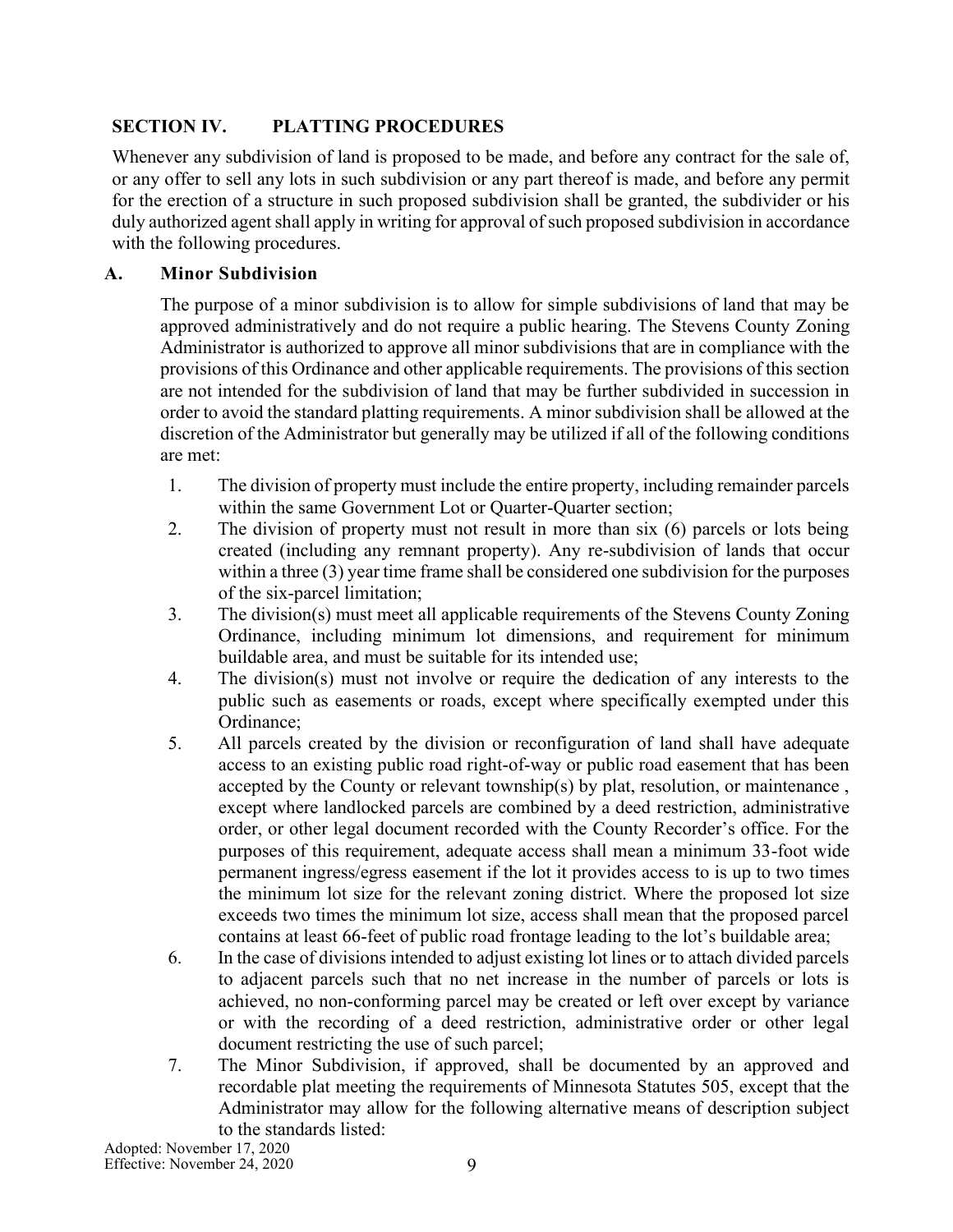- a. Metes and Bounds Description Only: A metes and bounds description (without a site plan/ sketch plan or Certificate of Survey) may be allowed for any division resulting in no more than two parcels or lots (including any remnants from the parent parcel) which can be described in halves or quarters of a section, down to a quarter quarter quarter section (approximately 10 acres). No more than one (1) metes and bounds description may be allowed on the original parent parcel within a three (3) year timeframe.
- b. Scaled Site Plan/Sketch: A metes and bounds description with a scaled site plan/sketch prepared by a licensed land surveyor may be allowed for any resulting lot or parcel not subject to 7a. immediately above and which is at least 5 acres in size and at least 300 feet in width, except that divisions involving existing farmsteads located long distances from public roads may be allowed provided the lot width fronting the road and leading to the farmstead is no less than 33 feet in width and the lot dimensions excluding the access strip meets the 5 acre/300 ft width requirement. Monuments reflecting corners and points of inflection need not be placed in the ground by a licensed land surveyor.
- c. Certificate of Survey: A metes and bounds description with a Certificate of Survey may be allowed for divisions that cannot be described in halves or quarters of a section, down to a quarter quarter quarter section involving lots less than 5 acres in size OR less than 300 feet in width provided monuments are placed by a licensed land surveyor at corners and significant points of inflection as deemed appropriate by the Administrator.
- 8. The subdivider may, at any point, opt out of the minor subdivision process and apply instead for a standard subdivision under the terms and procedures of this ordinance.

# <span id="page-9-0"></span>**B. Preliminary Plat**

- 1. Prior to subdividing or resubdividing land, the owner of the land shall file with the Zoning Administrator, at least two weeks prior to the next regularly scheduled Planning Commission meeting, 10 copies of the Preliminary Plat which has been prepared in accordance with the regulations set forth in Section VIII A of this Ordinance. At the time of submission of the Preliminary Plat, any required fees shall be paid by the Subdivider.
- 2. The Zoning Administrator shall place the proposal on the agenda of the next available meeting of the County Planning Commission as a public hearing. The required publication shall be made and notices shall be sent to the subdivider, all property owners of record within five hundred (500) feet of the affected property in incorporated areas (cities), and/or in unincorporated areas (townships), all owners or record within one-half (1/2) mile of the affected property. (5/2/93)
- 3. Prior to the public hearing, the Zoning Administrator shall refer copies of the Preliminary Plat to the County Engineer, the County Recorder, appropriate utility companies, and other agencies as required by law or as the County Board desires to have an opinion on the proposal.
- 4. The Planning Commission meeting may serve as the public hearing provided the legal requirements pertaining to same are met.
- 5. The subdivider or a duly authorized representative shall attend the Planning Commission meeting at which his proposal is scheduled for consideration. The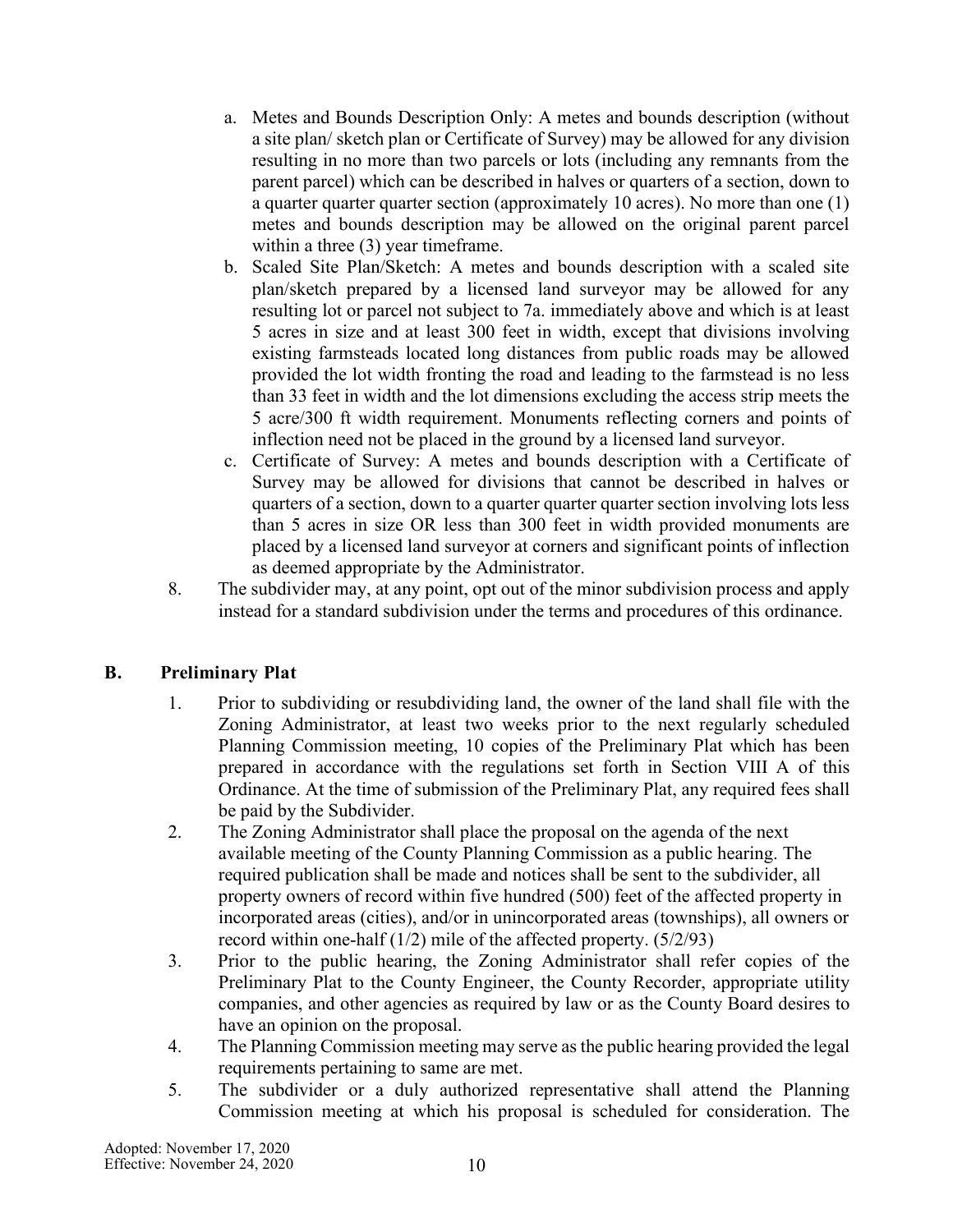Planning Commission shall study the practicability of the Preliminary Plat taking into consideration the requirements of Stevens County and the best use of the land being subdivided. Particular attention shall be given to the arrangement, location, and width of streets, their relation to the topography of the land, water supply, sewage disposal, drainage, lot sizes and arrangement, the future development of adjoining lands as yet unsubdivided, and the requirements of the Comprehensive Plan, the Official Map and the Zoning Ordinance.

- 6. At the public hearing all persons interested in the proposed plat shall be heard and the Planning Commission shall within 15 days of the hearing, approve, modify and approve or disapprove, the Preliminary Plat, and submit to the County Board, the applicant and Zoning Administrator, their findings and recommendations.
- 7. The County Board shall act upon the Preliminary Plat and notify the Planning Commission, Zoning Administrator, and the applicant of their action.
- 8. Should the subdivider desire to amend the Preliminary Plat as approved, he shall resubmit the amended plat following the original procedures set forth. The public hearing and fees shall be exempted unless the Planning Commission considers the scope of the revisions to constitute a new plat which will then require a new public hearing and fees.

# <span id="page-10-0"></span>**B. Final Plat**

- 1. The Final Plat shall be prepared by a surveyor and said plat shall conform to all State and County requirements.
- 2. The subdivider shall, within 6 months after the approval of the Preliminary plat, file with the Zoning Administrator a PDF or equally accessible electronic copy of the Final Plat; the Preliminary Plat and Final Plat will be considered void more than 6 months passed the approval date of the Preliminary Plat unless an extension is requested in writing by the subdivider and for good cause granted by the County Board.
- 3. Any construction plans for required improvements may be ordered submitted to the County Engineer at the discretion of the County Board, for his estimate of construction costs. If so ordered, a copy of the estimated construction costs shall be submitted to the County Attorney for the preparation of the agreement required in Section IV of this Ordinance.
- 4. At the discretion of the County Board, the certification of title or registered property report and abstract of title shall be referred to the County Attorney for examination and report, which shall be returned within 15 days.
- 5. The reports required in this Section shall be forwarded to the Zoning Administrator, who shall place them on agenda of the next available County Board meeting for their consideration.
- 6. Prior to the final approval of the Final Plat the financial arrangements for required improvements (if so ordered) under Section IV of this Ordinance shall be complied with.
- 7. Upon completion of the requirements above and notation to the effect upon the Final Plat, it shall be deemed to have final approval and shall be properly signed by the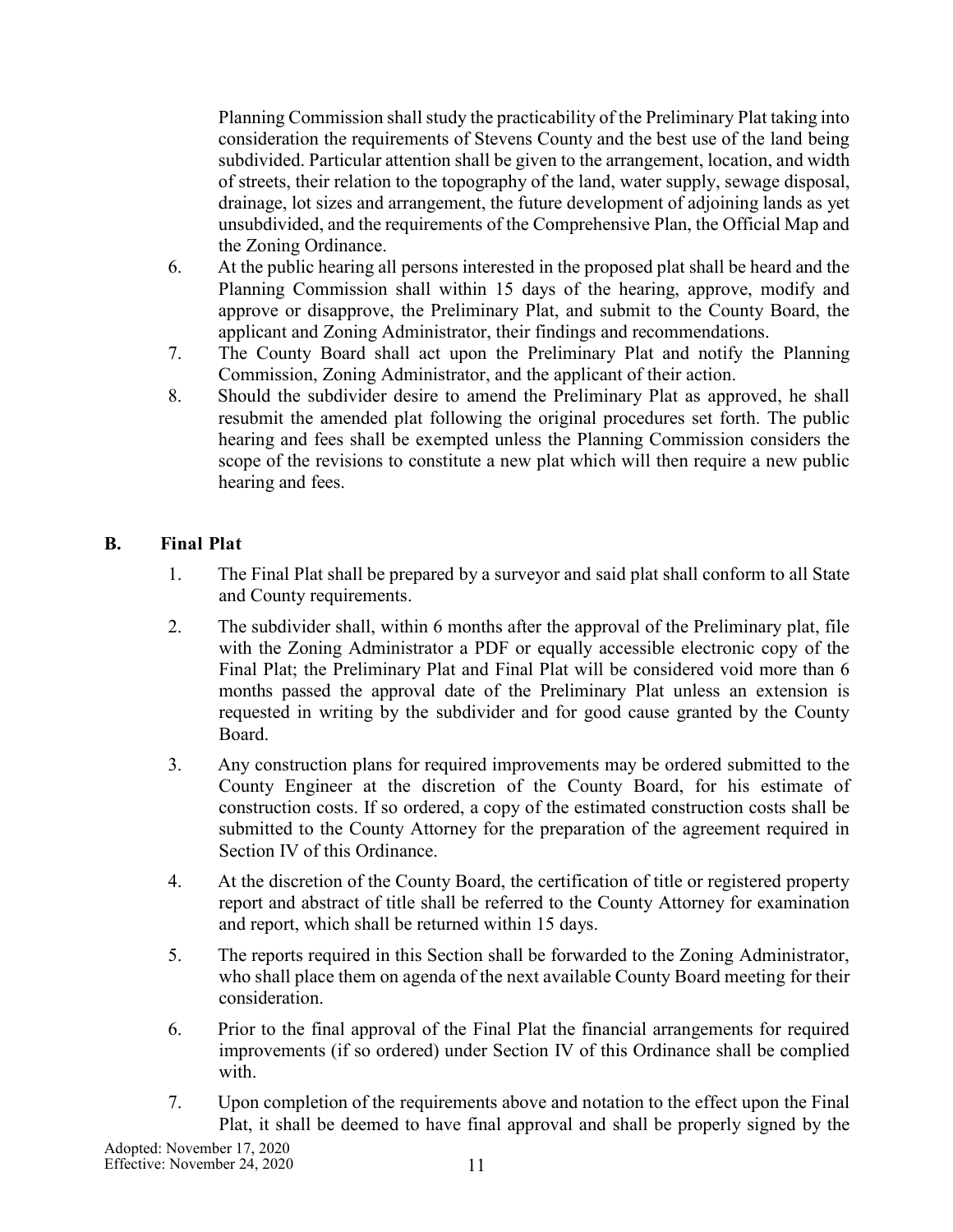appropriate officials of the County as required by Minnesota Statutes or this Ordinance and may be filed by the applicant in the Stevens County Recorder's Office. Two mylar copies of the final plat shall be submitted to the County – one for recording and the other to the Zoning Administrator. A Final Plat not so filed and recorded within 90 days of the date upon which such plat is approved or considered approved by reasons of the failure of the County Board to act, shall become null and void, unless the particular circumstances of said applicant warrant the County Board to grant an extension which shall not exceed 180 days.

- 8. The subdivider shall furnish the Zoning Administrator one copy of the recorded Final Plat showing evidence of the recording and also make payment for the costs, if any, accrued during the verification of the Final Plat materials.
- 9. No changes, erasures, modifications or revisions shall be made in any Final Plat after approval has been given by the County Board and endorsed in writing on the Plat, unless the said Plat is first resubmitted to the County Board and such body approves any modifications. In the event that any such Final Plat is recorded without complying with this requirement, the same shall be considered null and void, and the County Board shall institute proceedings to have the Plat stricken from the record.

#### <span id="page-11-0"></span>**C. Required Improvements**

Prior to approval of the Final Plat, the subdivider shall agree in the manner set forth in this Section, to install or pay for the installation of improvements in conformity with construction plans approved by the County Engineer and in conformity with the requirements of this Ordinance.

# <span id="page-11-1"></span>**D. Payment for Improvements**

The required improvements which are listed and described in this Ordinance are to be furnished and installed at the sole expense of the subdivider and at no expense to the County, unless otherwise stated. In the case of an improvement, the cost of which would by general policy be assessed only in part to the improved property and the remaining cost paid out of the general tax levy, provision must be made for payment of a portion of the cost by the subdivider and the remaining portion of the cost by the County, and provided further, that if any improvement installed within the subdivision will be of substantial benefit to lands beyond its boundaries, the County Board may make provision for causing a portion of the cost of the improvement, representing the benefit to such lands, to be assessed against the same and in such case the subdivider will be required only to pay for such portion of the whole cost of said improvement as will represent the benefit to the property within his subdivision.

# <span id="page-11-2"></span>**E. Construction Plans**

1. If so ordered, construction plans for the required improvements conforming with adopted standards of this Ordinance shall be prepared at the subdivider's expense by a professional engineer. Such plans, together with the quantities of construction material shall be submitted to the County Engineer for his estimate of the total cost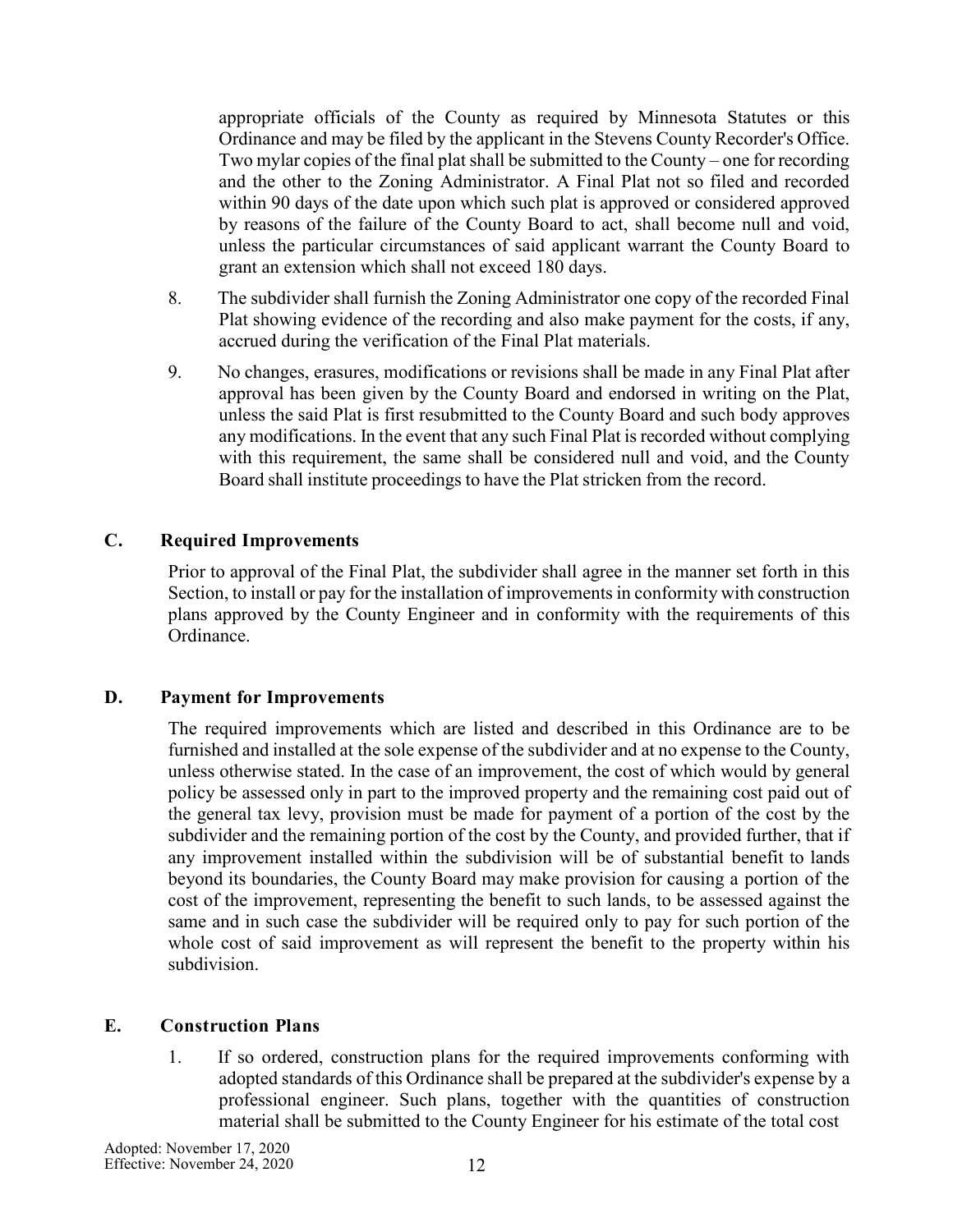of the improvements. Upon approval, the plans shall be the basis for the cost portion of the contract required by Section IV F of this Ordinance. The plans approved by the County Engineer, plus two prints shall be submitted and placed on file with the County Engineer.

2. Plans for the installation of utilities shall be submitted to the County Engineer and Zoning Administrator upon the submission and approval by the appropriate agencies. The appropriate agencies shall have approved the plans prior to the approval of the Final Plat, unless otherwise determined by the County. Financial arrangements for these facilities shall be between the subdivider and the appropriate utility agency.

#### <span id="page-12-0"></span>**F. Contract for Installation of Improvements**

Prior to installation of any required improvements and prior to approval of the Final Plat at the discretion of the County Board, the subdivider shall enter into a contract in writing with the appropriate unit of government which shall require the subdivider to furnish and construct the improvements at his sole expense in accordance with plans, specifications and normal contract conditions approved by the County Board. The contract, if ordered, shall include provisions for supervision of construction details by the County Engineer and grant to the County Engineer authority to coordinate the work to be done under said contract by the subdivider and/or any subcontractor authorized to proceed thereunder and with any other work being done or contracted by the community in the vicinity. The agreement shall require the subdivider to make an escrow deposit or to furnish a performance bond as specified in this Ordinance.

#### <span id="page-12-1"></span>**G. Financial Guarantee**

- 1. At the option of the County Board, the Board may exercise one or more of the following financial guarantees to assure completion of minimum necessary required improvements.
	- a. Escrow Deposit: An amount equal to 125 percent of the County Engineer's cost estimate and the costs of inspection of the improvements to be furnished and/or installed by the subdivider per his contract shall be deposited with the County Treasurer by the subdivider. The County shall be entitled to reimbursement from said deposit for cost and expense incurred by the County for the inspection of the construction and for the completion or work not approved by the County Engineer and for any damages sustained by the breach of contract. Upon completion of the work and termination of any liability, the remaining balance of the escrow deposit shall be refunded to the subdivider.
	- b. Performance Bond: The subdivider may furnish a public contractor's performance bond as prescribed by Minnesota Statutes, with corporate surety in a penal sum equal to 125 percent of the County Engineer's cost estimate for the required improvements to be furnished and/or installed by the subdivider. The performance bond shall be approved by the County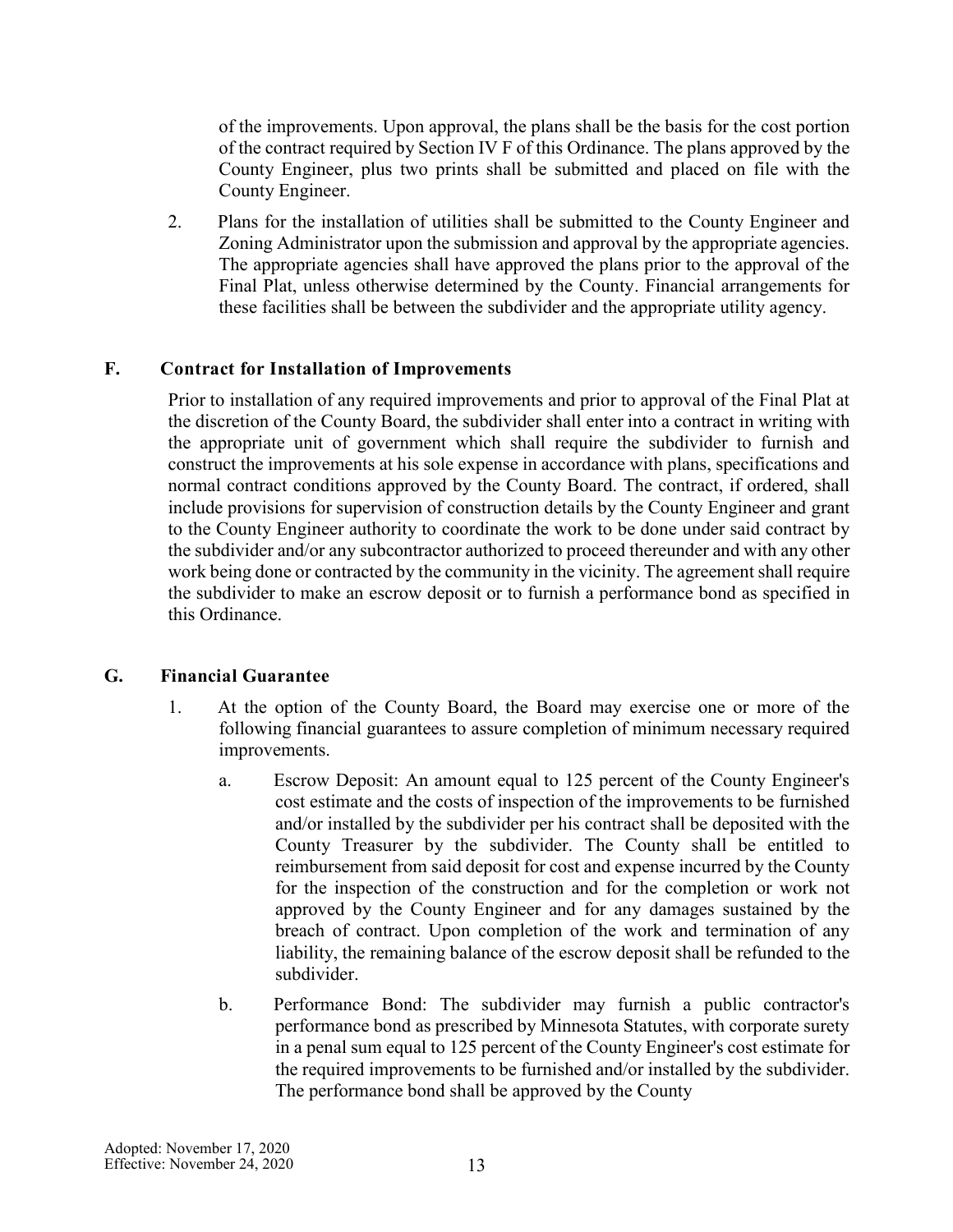Attorney prior to its acceptance. A certified check shall be submitted by the subdivider for the estimated inspection costs of the required improvements to be furnished and/or installed by the subdivider. Said check is to be submitted at the time of the submission of the performance bond.

### <span id="page-13-0"></span>**H. Completed Improvements**

Improvements within a subdivision which have been completed prior to the application for approval of the Final Plat or execution of the contract for installation of the required improvements shall be accepted as equivalent improvements in compliance with the requirements of this Ordinance, only if the County Engineer shall certify that he is satisfied that the existing improvements conform to the applicable standards.

#### <span id="page-13-1"></span>**I. Inspection of Improvements**

At least 10 days prior to commencing construction of required improvements the subdivider shall notify the Zoning Administrator and the County Engineer in writing of the time when he proposes to commence construction of such improvements so that they may cause inspection(s) to be made to assure that all specifications and requirements shall be met during the construction of required improvements, and to assure the satisfactory completion of improvements and utilities required.

#### <span id="page-13-2"></span>**J. Modification of the Design of Improvements**

If at any time before or during the construction of the required improvements it is demonstrated to the satisfaction of the County Engineer that unforeseen conditions make it necessary or preferably to modify the location or design of such required improvements, the County Engineer may, upon approval by a previously delegated member of the Planning Commission, authorize modifications provided these modifications are within the spirit and intent of the original approval and do not extend to the waiver or substantial alteration of the function of any improvements required.

The County Engineer shall issue any authorization under this Section in writing and shall transmit a copy of such authorization to the Planning Commission and the County Board.

# <span id="page-13-3"></span>**K. Proper Installation of Improvements**

If the County Engineer shall find, upon inspection of the improvements performed before the expiration date of any performance bond, that any of the required improvements have not been constructed in accordance with plans and specifications filed by the subdivider, he shall so report to the County Board and Planning Commission. The Zoning Administrator then, shall notify the subdivider and, if necessary, the bonding company, and take all necessary steps to preserve the County's rights under the bond. No plat shall be approved by the Planning Commission as long as the subdivider is in default on a previous approved plat.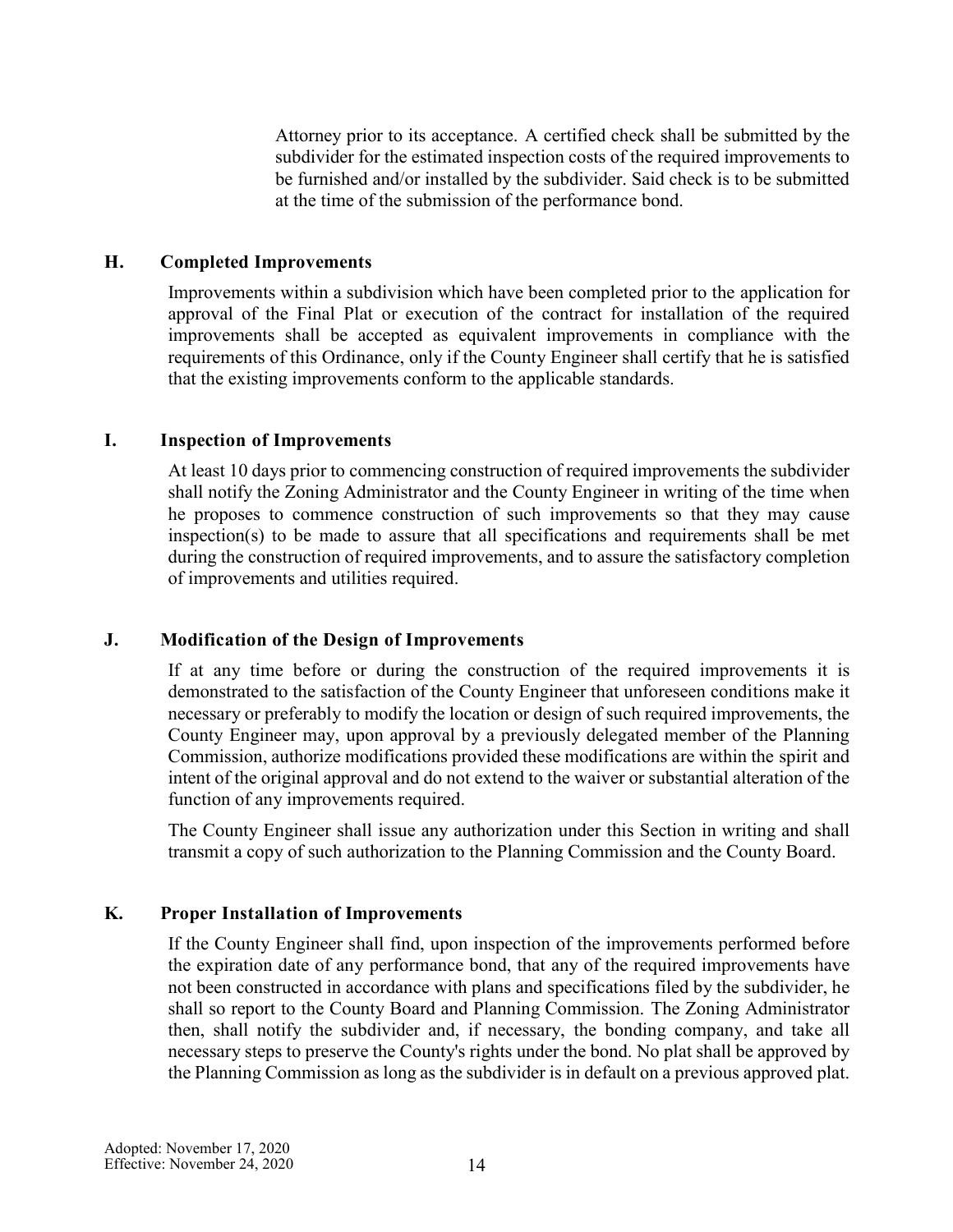# <span id="page-14-0"></span>**L. Public Acceptance of Recreation Areas**

Where a park, playground, or other recreation area shall have been shown on a Final Plat, the Planning Commission may also require the filing of a written agreement between the applicant and the County Board covering the cost of grading, development, equipment and maintenance of any such recreation area.

# <span id="page-14-1"></span>**M. Public Acceptance of Streets**

The approval of the Planning Commission of a Final Plat shall not be deemed to constitute or be evidence of any acceptance by any municipality, town, county, or the state of any street, easement, or other right-of-way shown on such Final Plat.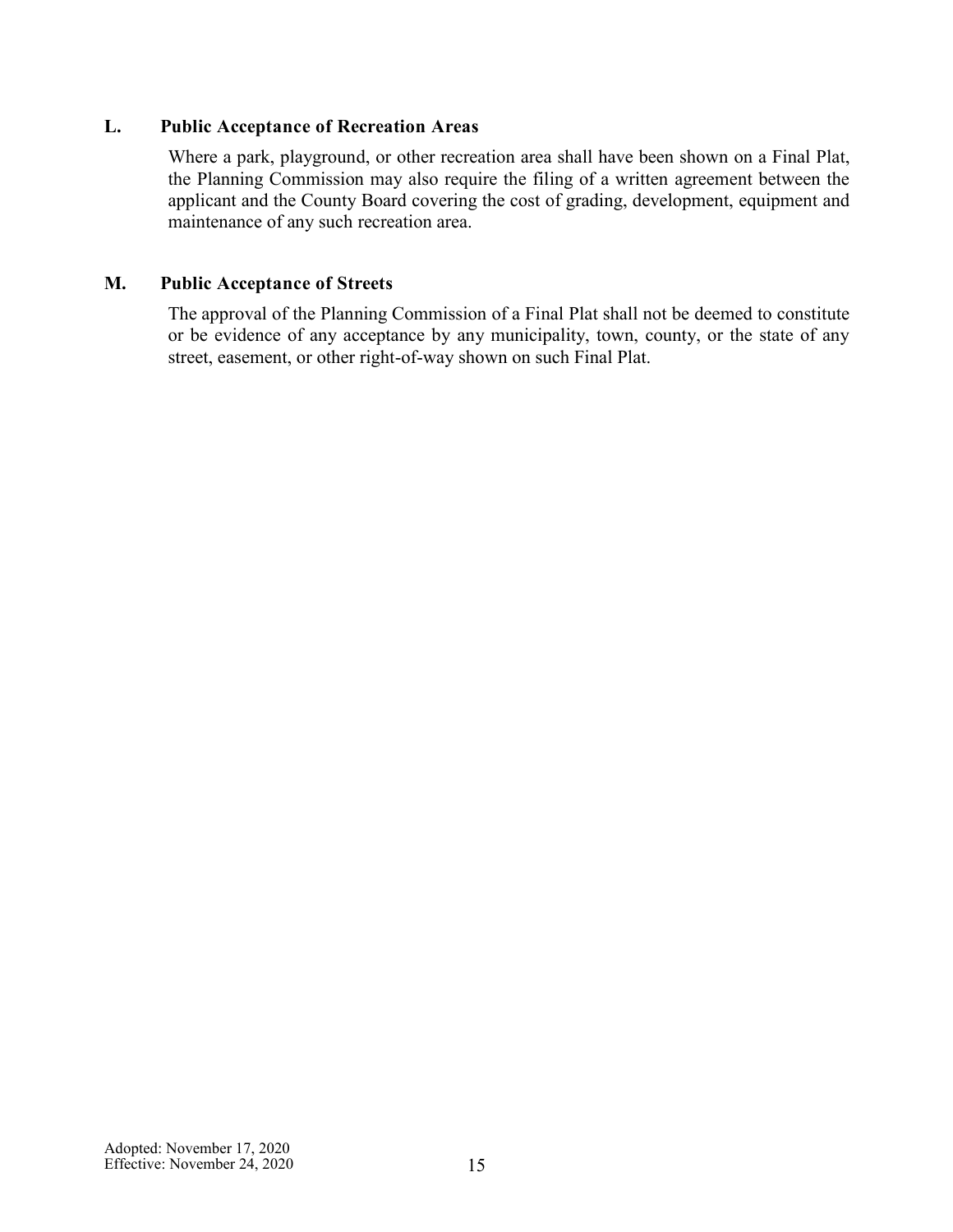# <span id="page-15-0"></span>**SECTION V. GENERAL REQUIREMENTS**

#### <span id="page-15-1"></span>**A. Conformity to Official Map and Comprehensive Plan**

All subdivisions shall conform to any Official Map adopted by Stevens County and be in harmony with the Comprehensive Plan.

#### <span id="page-15-2"></span>**B. Delayed Approval of Subdivisions**

Where a proposed park, playground, school site or other public site as shown on the Official Map and/or Comprehensive Plan is embraced in part or in whole by the boundaries of a proposed subdivision, such public land shall be reserved and no action shall be taken towards approval of a Preliminary Plat for a period not to exceed six (6) months to allow the opportunity to consider and take action towards acquisition of such land by the appropriate jurisdiction.

#### <span id="page-15-3"></span>**C. Conformity to Zoning Ordinance**

All subdivisions shall conform to the Stevens County Zoning Ordinance and Zoning Map.

#### <span id="page-15-4"></span>**D. Character of the Land**

The land to be subdivided shall be of such character that it can be used safely for the building proposed without danger to health or peril from fire, flood, or other menaces.

#### <span id="page-15-5"></span>**E. Established Monuments**

All international, federal, state, county and other official monuments, bench-marks, triangulation points, and stations shall be preserved in their precise locations; and it shall be the responsibility of the subdivider to insure that these markers are maintained in good condition during and following construction and development. All section, quarter section, and quarter-quarter section corner monuments shall be completely and adequately described on the Final Plat and new or updated corner ties shall be taken and furnished to the County Surveyor.

#### <span id="page-15-6"></span>**F. Preservation of Natural Features**

The Planning Commission may establish for preservation the natural features which add value to a development and to the County such as trees, groves, water courses and falls, wetlands, beaches, historic sites, vistas, and similar irreplaceable assets.

#### <span id="page-15-7"></span>**G. Erosion Prevention**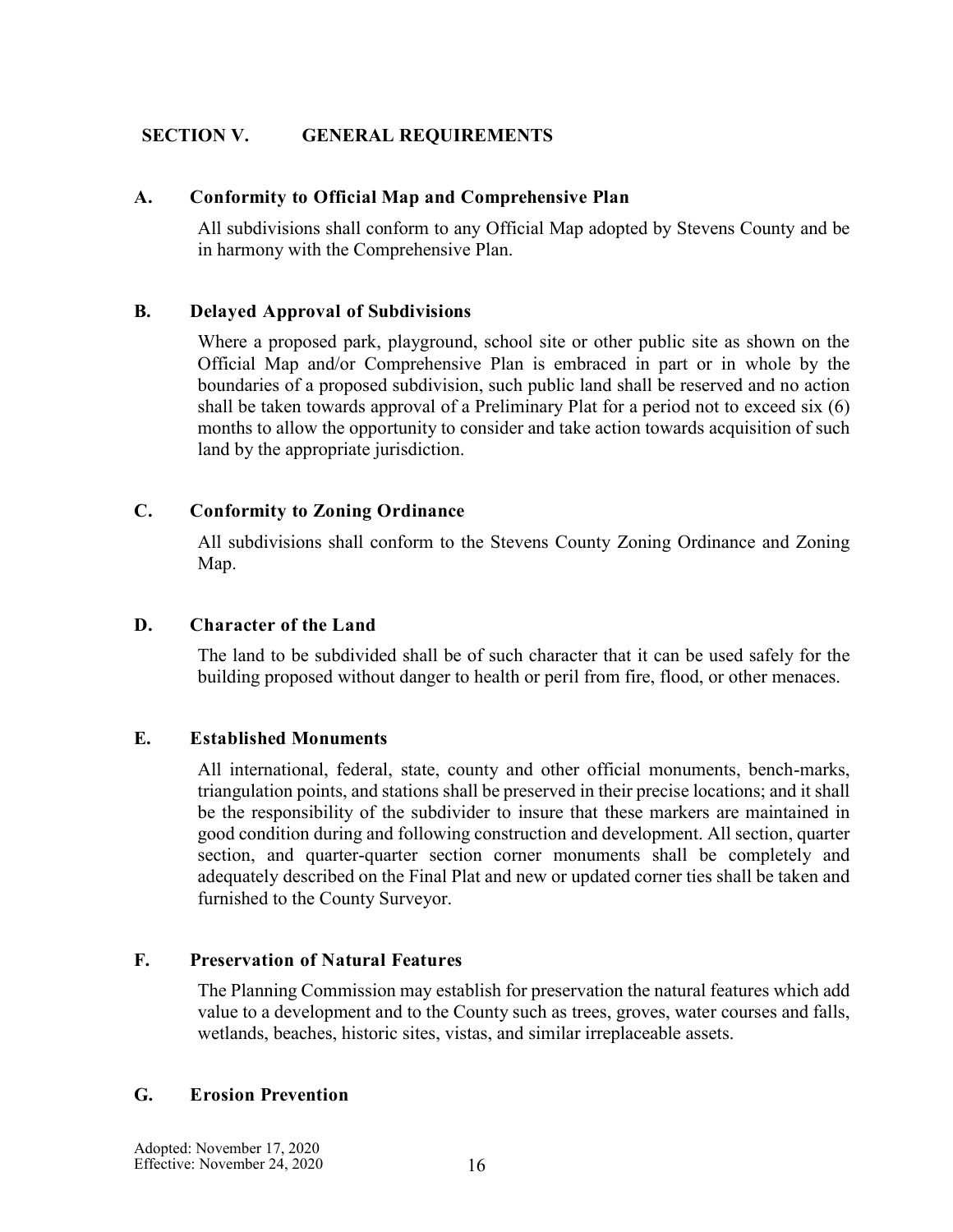The subdivider shall be required to institute measures as determined and directed by the County Engineer to insure the prevention of wind and water erosion during and upon the completion of construction.

# <span id="page-16-0"></span>**H. Requirements for Subdivisions**

- a. **Land suitability.** Each lot created through subdivision, including planned unit developments authorized under Section 18.B of the County Zoning Ordinance, must be suitable in its natural state for the proposed use with minimal alteration. Suitability analysis by the local unit of government shall consider susceptibility to flooding, existence of wetlands, soil and rock formations with severe limitations for development, severe erosion potential, steep topography, inadequate water supply or sewage treatment capabilities, near-shore aquatic conditions unsuitable for waterbased recreation, important fish and wildlife habitat, presence of significant historic sites, or any other feature of the natural land likely to be harmful to the health, safety, or welfare of future residents of the proposed subdivision or of the community.
- b. **Consistency with other controls.** Subdivision must conform to all official controls of this community. A subdivision will not be approved where a later variance from one or more standards in official controls would be needed to use the lots for their intended purpose. In areas not served by publicly owned sewer and water systems, a subdivision will not be approved unless domestic water supply is available and a sewage treatment system consistent with Subsections 5.2 and 5.8 can be provided for every lot. Each lot shall meet the minimum lot size and dimensional requirements of Subsection 5.1, including at least a minimum contiguous lawn area, that is free of limiting factors sufficient for the construction of two standard soil treatment systems. Lots that would require use of holding tanks must not be approved.
- c. **Dedications.** When a land or easement dedication is a condition of subdivision approval, the approval must provide easements over natural drainage or ponding areas for management of storm water and significant wetlands.
- d. **Platting.** All subdivisions in shoreland areas that create five or more lots or parcels that are 2-1/2 acres or less in size shall be processed as a plat in accordance with Minnesota Statutes, Chapter 505. No permit for construction of buildings or sewage treatment systems shall be issued for lots created after these official controls were enacted unless the lot was approved as part of a formal subdivision.

# <span id="page-16-1"></span>**I. Environmental Review Procedures**

- a. **Purpose.** Minnesota Law requires that projects that have the potential to cause significant environmental impacts must undergo special environmental review procedures prior to obtaining approvals and other needed permits. The function of the Minnesota Environmental Review Program is to avoid and minimize damage to Minnesota's environmental resources caused by public and private actions.
- **b. When Required.** The mandatory and exemption categories are established in Minnesota Rules, Parts 4410.4300, 4410.4400 and 4410.4600, or as amended by the State of Minnesota. Subdivision proposals that exceed the stated thresholds must complete the required environmental review process prior to the approval of the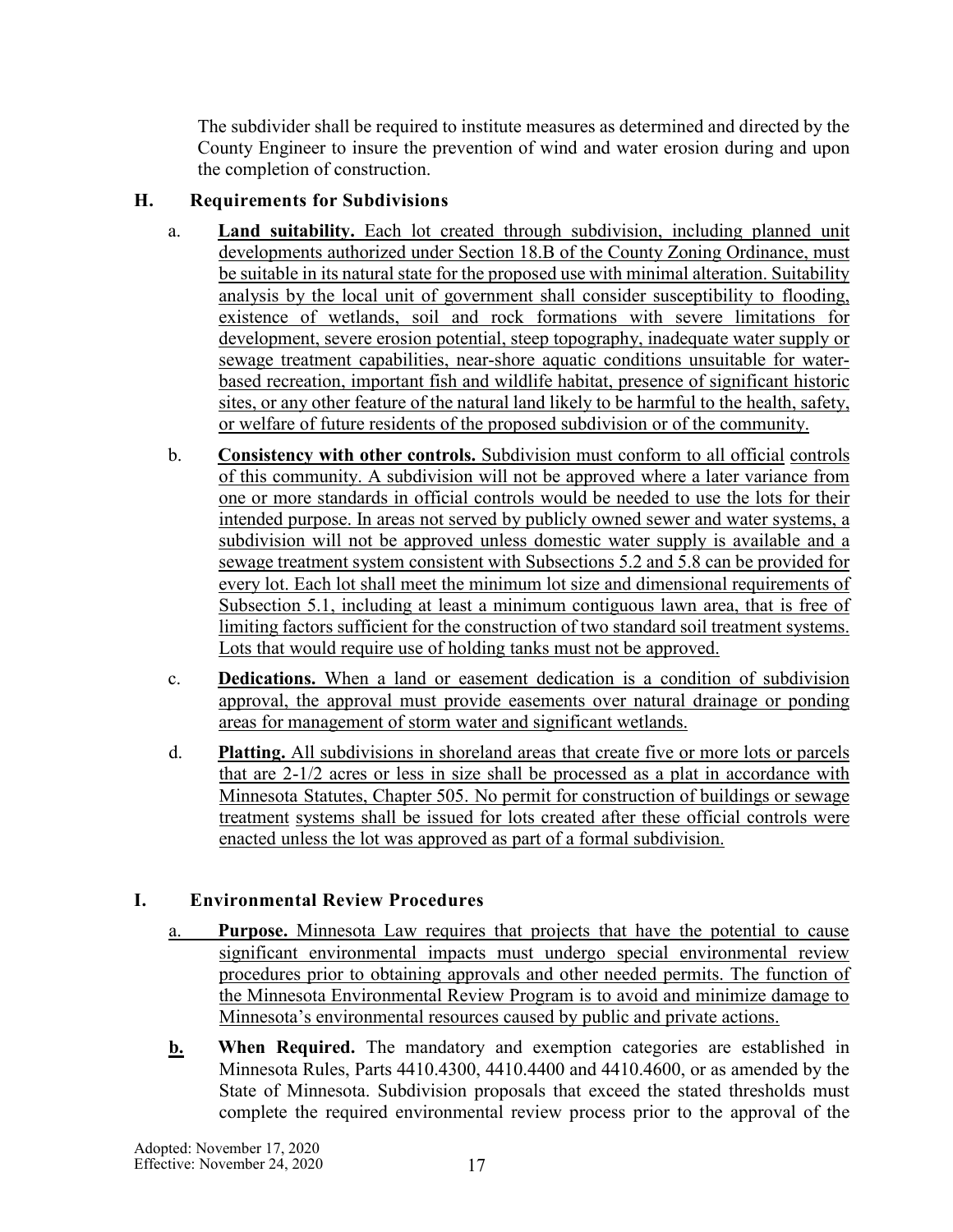subdivision by the County. (Contact the Zoning Administrator for more information on these procedures.)

**c. Costs Incurred.** In the event that an environmental assessment worksheet or an environmental impact statement is required for a subdivision, the County may require the applicant to pay a fee equal to the actual cost incurred by the County, including the cost of County staff time including direct salary and fringe benefit costs, the cost of consultant or other professional fees incurred in completing any portion of the review process, the cost of printing and distributing documents, the cost of any public hearings or public meetings held in conjunction with the application, and other direct costs of the County in the review process. The County shall provide the applicant with an itemized listing of the costs incurred if requested by the applicant within 30 calendar days of the date of the billing.

#### <span id="page-17-0"></span>**J. Registered (Torrens) Land Survey Procedures**

a. It is the intention of this Ordinance that all registered land surveys in the County shall be presented in the form of a standard plat in accordance with the standards set forth in this Ordinance, the Zoning Ordinance, and all other applicable requirements and that the County shall approve the arrangement, sizes, and relationships of the proposed tracts in such a registered land survey before the document is recorded. Unless such an approval has been obtained, no construction or placement of structures or other improvements shall take place on tracts which have been so subdivided by registered land surveys. Further, the County may refuse to improve, repair, or maintain any tracts to be used as streets or roads.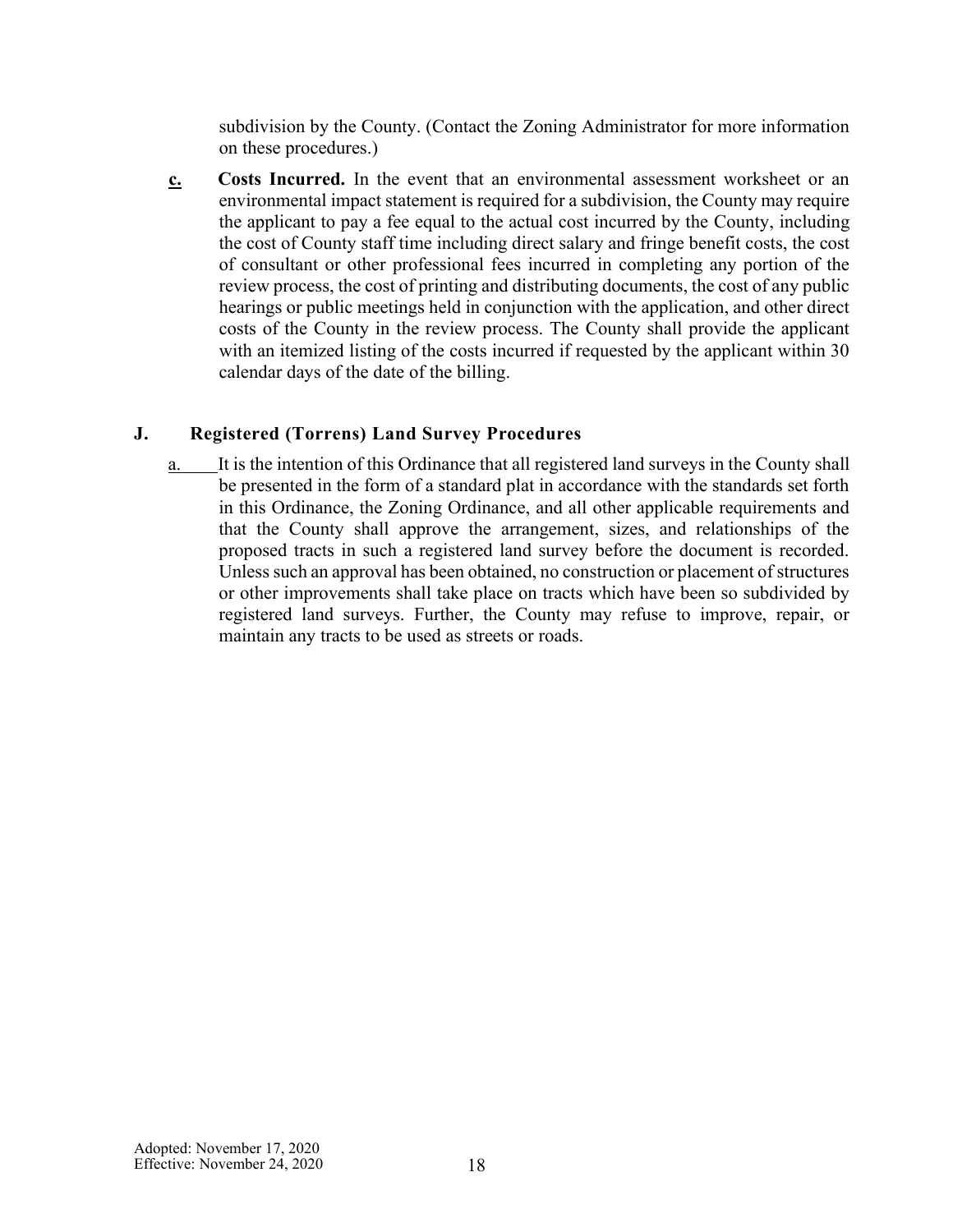# <span id="page-18-0"></span>**SECTION VI. MINIMUM SUBDIVISION DESIGN STANDARDS**

All Plats shall conform to the following standards:

# <span id="page-18-1"></span>**A. Conformity to the County Plan**

The proposed subdivision shall conform to the County Comprehensive Plan.

#### <span id="page-18-2"></span>**B. Street Plan**

- 1. The arrangement, character, width, grade, and location of all streets shall conform to the Comprehensive Plan and to these regulations and shall be considered in their relation to existing and planned streets, to reasonable circulation of traffic, to topographical conditions, to run-off of storm water, to public convenience and safety, and in their appropriate relation to the proposed uses of the land to be served by such streets.
- 2. Continuation of Existing Streets: The arrangement of streets in new subdivisions shall make provision for the appropriate continuation of the existing streets in adjoining areas.
- 3. Future Projection of Streets: Where adjoining areas are not subdivided, but may be subdivided, the arrangement of streets in a new subdivision shall make provisions for the proper projection of streets into adjoining areas by carrying the new streets to the boundaries of the subdivision of appropriate locations.

# <span id="page-18-3"></span>**C. Streets**

- 1. Widths: All right-of-way widths and road widths shall conform to the following minimum dimensions, the standards as established by the Stevens County Engineer, or as otherwise approved by the County. The County may require greater widths when deemed necessary.
	- a. Local street (urban section) 66-foot right-of-way width, 36-foot road width.
	- b. Local street (rural section) 66-foot right-of-way width, 28-foot road width.
	- c. Cul-de-Sacs 80-foot right-of-way radius, 65-foot road radius.
- 2. Grades: All centerline gradients shall be at least 0.3 percent and shall not exceed 8 percent.
- 3. Local Streets: Local streets shall be so aligned that their use by through traffic will be discouraged.
- 4. Cul-de-Sacs: The maximum length of cul-de-sac streets shall be 500 feet measured along the centerline from the intersection of origin to the end of right-of-way, unless the County finds that topographic or other considerations necessitate greater length.
- 5. Service Streets (Roads): Where a subdivision abuts or contains an existing or planned major traffic-carrying thoroughfare or a railroad right-of-way, the County Board may require a street approximately parallel to and on each side of such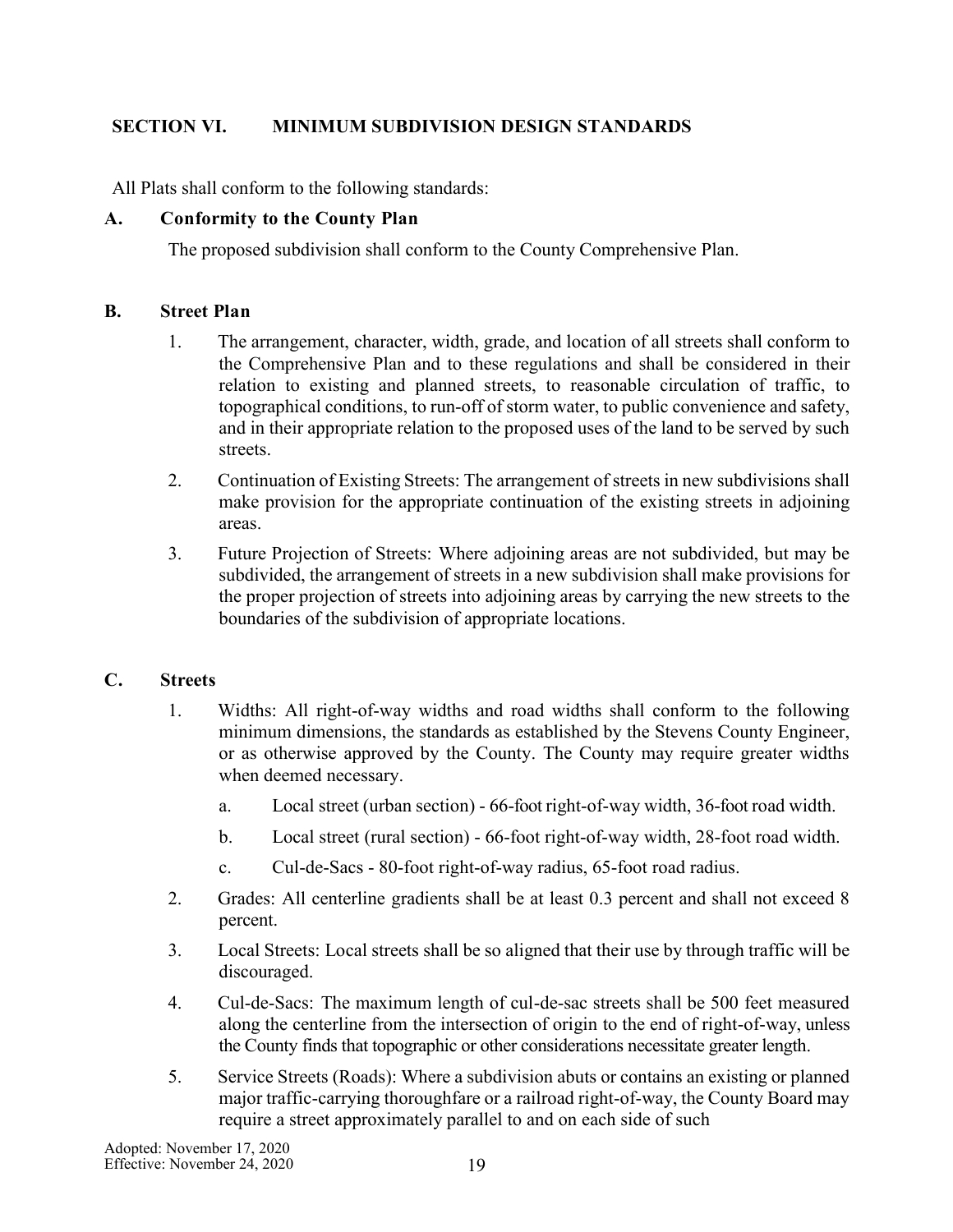right-of-way for adequate protection of residential properties and to afford separation of through and local traffic. Such service streets shall be located at a distance from the major thoroughfare or railroad right-of-way suitable for the appropriate use of intervening land, as for park purposes in residential districts or for commercial purposes in the appropriate district. Such distances shall also be determined with regard for the requirements of approach grades and future grade separation.

- 6. Half Streets: Half streets shall be prohibited.
- 7. Private Streets: Private streets shall not be approved, nor shall public improvements be approved for any private street, except in relation to an approved planned unit development.
- 8. Hardship to Owners of Adjoining Property Avoided: The street arrangement shall be such so as not to cause hardship to owners of adjoining property in platting their own land and providing convenient access to it.

### <span id="page-19-0"></span>**D. Intersections**

- 1. Angle of Intersection: The angle formed by the intersection of two streets shall not be less than 80 degrees, with 90-degree intersections preferred.
- 2. Size of Intersections: Intersections of more than four corners shall be prohibited.
- 3. Corner Radii: Roadways of street intersections shall be rounded by a radius of not less than 20 feet. Corners at the entrances to the turnaround portion of cul-de-sacs shall be rounded by a radius of not less than 20 feet.

#### <span id="page-19-1"></span>**E. Trees**

Trees shall not be planted within the right-of-way and should preferably be placed three to six feet inside the property line. Any tree branches which hang over the road right-of-way are subject to damage or removal due to right-of-way maintenance or other permitted activities within the right-of-way, for which the County shall not be held liable.

# <span id="page-19-2"></span>**F. Street Names and Signs**

Proposed streets obviously in alignment with existing and named streets shall bear the names of such existing streets. In no case shall the name of a proposed street duplicate existing street names, including phonetic similarities. Street name signs shall be placed at all street intersections within or abutting the subdivision and shall conform to the standard of design accepted for all street name signs. Stop and/or Yield signs shall be placed at all streets intersecting with highways, arterial streets and collector streets, and as determined by the Stevens County Engineer or appropriate road authority.

#### <span id="page-19-3"></span>**G. Lots**

1. Layout: Where possible, side lot lines shall be at right angles to straight street lines or radial to curved street lines. Lots with frontage on two parallel, local residential streets

Adopted: November 17, 2020 Effective: November 24, 2020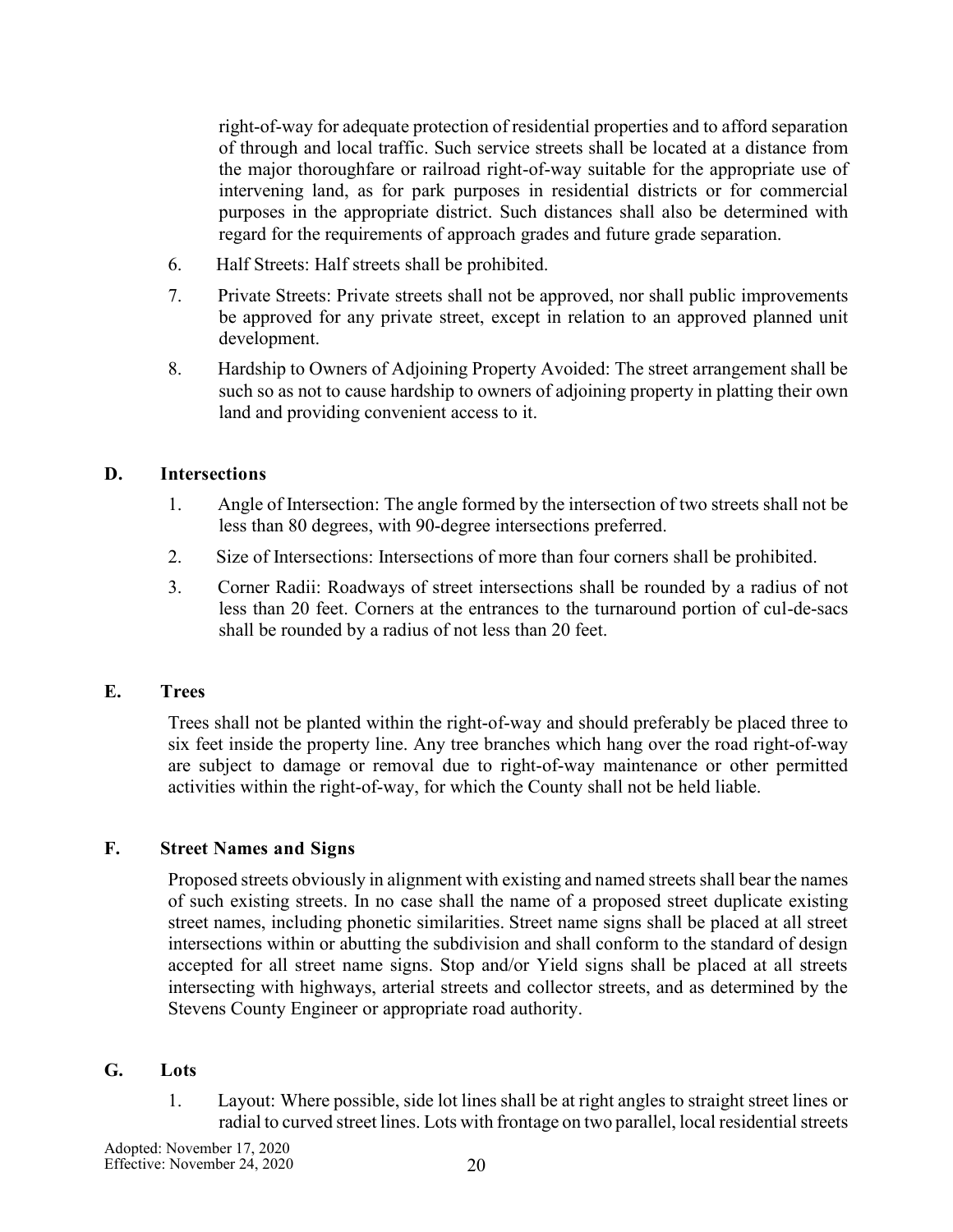shall be avoided. The lot arrangement shall be such that there will be no foreseeable difficulties, for reasons of topography or other conditions, in securing land use permits to build or constructing or placing structures or other improvements on all lots in compliance with the Zoning Ordinance and in providing driveway access to buildings on the lots from an approved public street.

- 2. Size and Dimension: Minimum lot areas and dimensions shall be as set forth in the Stevens County Zoning Ordinance. Land below the ordinary high-water level (OHWL) of a lake or stream classified in Sections 4.12 or 4.13 of the Stevens County Zoning Ordinance shall not be included within minimum lot area calculations of any lot in a subdivision.
	- a. Reduced Lot Widths. To allow reasonable flexibility in the design of lots within a subdivision, lot widths may be reduced at either a front or rear lot line (but not both) when approved by the County and provided that the number of lots created via this flexibility does not result in a net increase in the number of lots beyond what would have been otherwise allowed.
- 3. Corner Lots: Corner lots shall be platted at least 10 percent wider than the minimum lot width required.
- 4. Lot Remnants: Lot remnants which are below the minimum lot size must be added to adjacent or surrounding lots rather than be allowed to remain as an unusable outlot or parcel unless the owner can show plans for the future use of such remnant.
- 5. Water Courses: Lots abutting upon a water course, drainage way, channel, or stream shall have an additional depth or width, as required to assure house sites that are not subject to flooding. In addition, all lakeshore and stream regulations shall be strictly adhered to.
- 6. Access: All lots shall front upon a public right-of-way and have access to an improved street or roadway, except as otherwise allowed in the Zoning Ordinance or as otherwise approved by the County in a subdivision review.
- 7. Double Frontage Lots. Double frontage lots shall be avoided except where necessary to provide separation of residential development from arterial streets or to overcome specific disadvantages of topography and orientation.

# <span id="page-20-0"></span>**H. Monuments**

Monuments shall be placed in locations on the boundary of the subdivision and within it as required by Chapter 505 of the Minnesota Statutes, except that delayed monumentation shall not be approved. Durable monuments shall be placed at all lot corners, block corners, angle points, points of curves in streets and at intermediate points as shown on the final plat. Monuments shall be placed at all quarter section and quarter corners within the subdivision or on its perimeter.

#### <span id="page-20-1"></span>**I. Sewage Disposal**

Each lot shall be provided with a sewage disposal system by either a public sanitary sewer system or a private on-site system. For all lots created after January 23, 1996 that are to be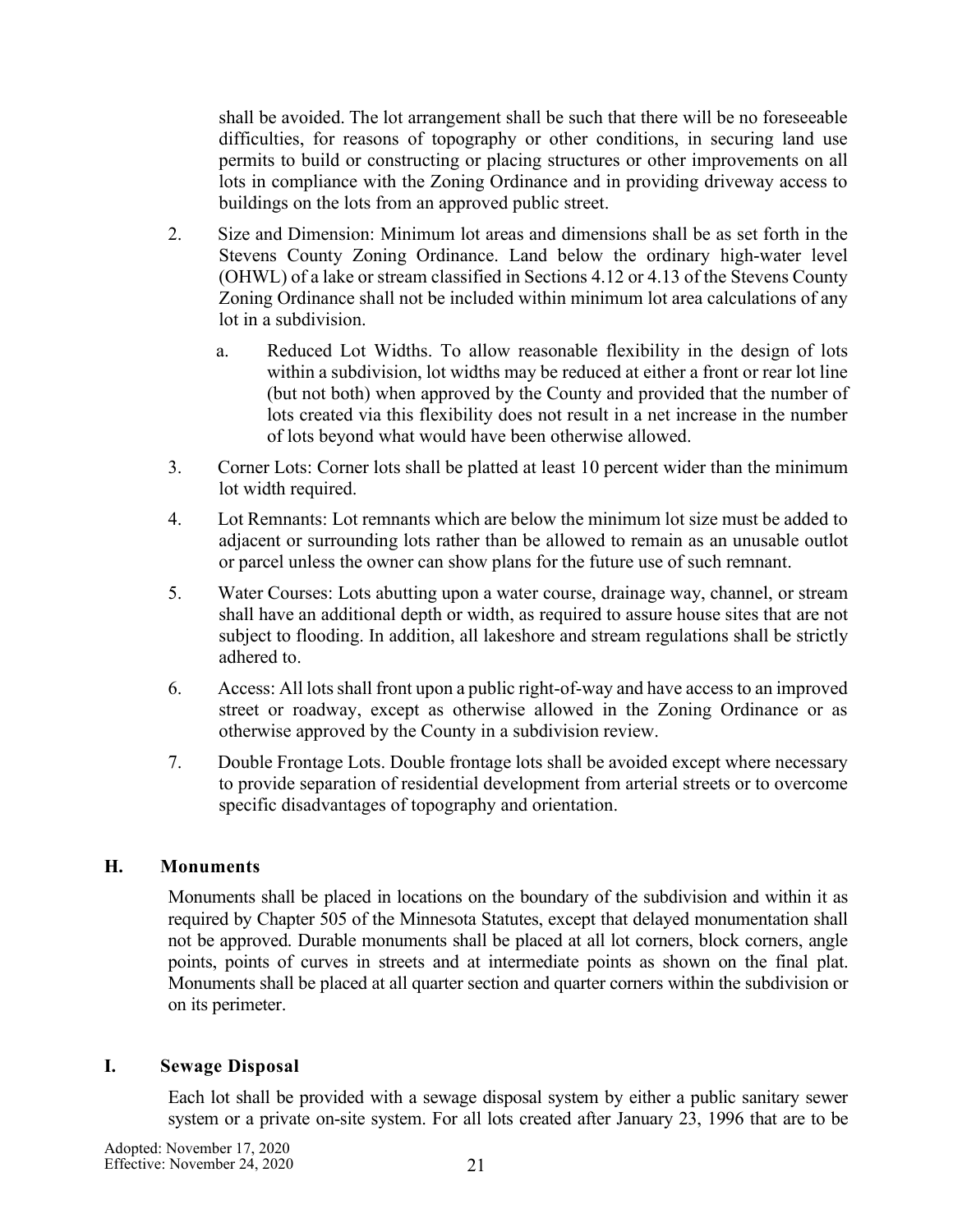served with a private on-site system, there shall be a minimum of two soil treatment and dispersal areas that support systems as described in MN Rules parts 7080.2200 to 7080.2230 or site conditions described in part 7081.0270, subparts 3 to 7, as applicable.

#### <span id="page-21-0"></span>**J. Water Supply**

Each lot shall be provided with a supply of potable water by either an individual well, central water system or a public water supply.

### <span id="page-21-1"></span>**K. Drainage**

The design of each subdivision shall make adequate provision for storm and flood water runoff channels or basins.

### <span id="page-21-2"></span>**L. Easements**

The County, when determined necessary or appropriate, may require that the subdivider provide permanent or temporary easements for the purpose of drainage, stormwater retention and/or treatment, public or private utilities, sidewalks, trails, vehicle turn-around areas or other purposes as determined appropriate and in the interest of public safety and the general welfare.

#### <span id="page-21-3"></span>**M. Non-Residential Subdivisions**

In addition to the principles and standards in these regulations, which are appropriate to the planning of all subdivisions, the applicant shall demonstrate to the satisfaction of the County that the street, parcel, and block pattern proposed is specifically adapted to the uses anticipated and takes into account other uses in the vicinity. The following principles and standards shall be observed:

- 1. Proposed industrial parcels shall be suitable in area and dimensions to the types of industrial development anticipated.
- 2. Street rights-of-way and pavement shall be adequate to accommodate the type and volume of traffic anticipated to be generated thereupon.
- 3. Special requirements may be imposed by the County with respect to street, curb, gutter, and sidewalk design and construction.
- 4. Special requirements may be imposed by the County with respect to the installation of public utilities, including water, sewer, and storm water drainage.
- 5. Every effort shall be made to protect adjacent residential areas from potential nuisance from a proposed commercial or industrial subdivision, including the provision of extra depth in parcels backing upon existing or potential residential development and provisions for a permanently landscaped buffer strip when necessary.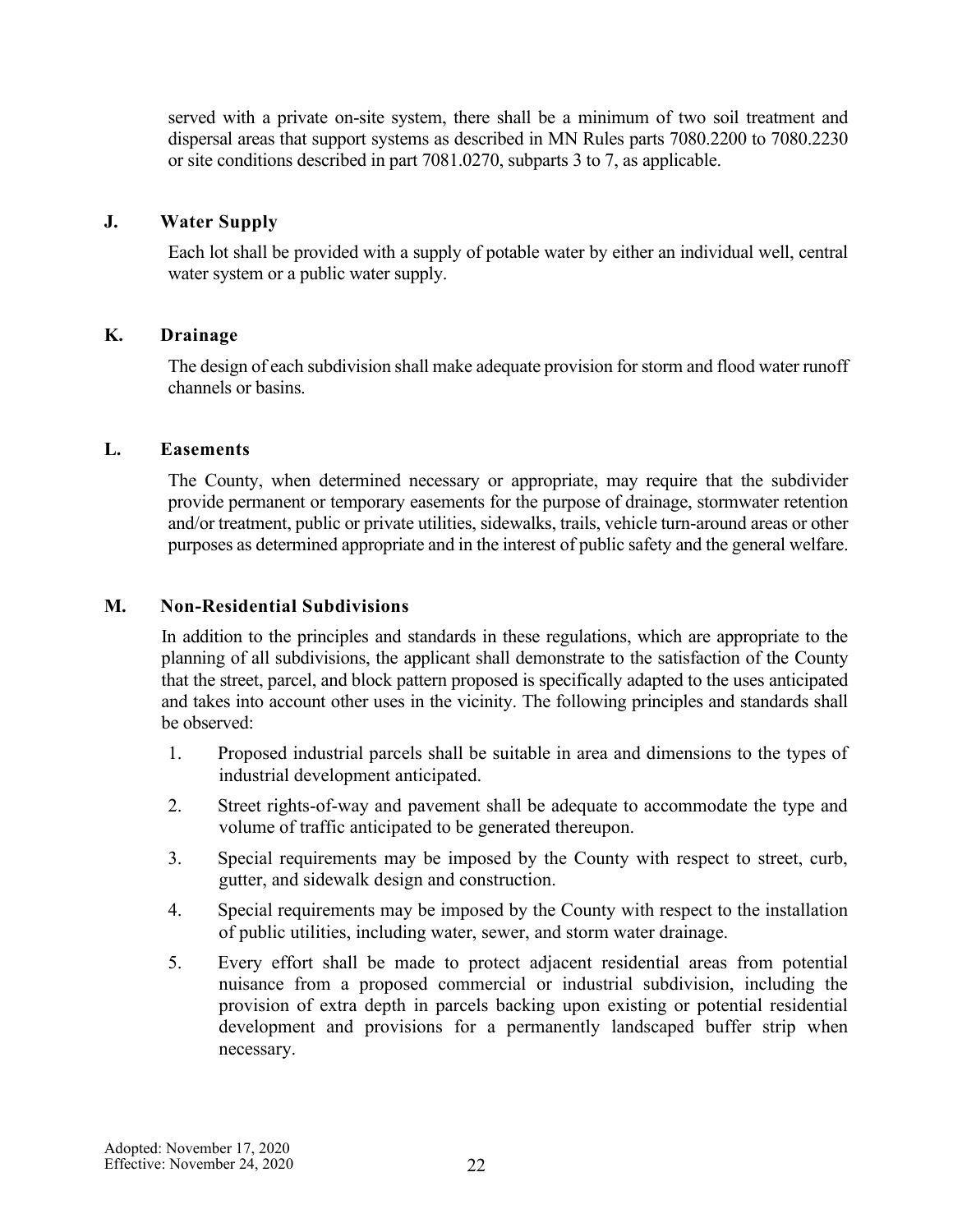# <span id="page-22-0"></span>**SECTION VII. PARKS, OPEN SPACE, AND NATURAL FEATURES**

#### <span id="page-22-1"></span>**A. Existing or Proposed Areas**

Where a proposed park, playground or open space shown on the Comprehensive Plan is located in whole or in part in a subdivision, the Planning Commission may require that such area or areas be shown on plats in accordance with the requirements specified in this section. Such area or areas shall be dedicated to the township or County by the subdivider if the governing body approves such dedication.

#### <span id="page-22-2"></span>**B. Proposed Subdivision Areas**

- 1. The Planning Commission may require that plats show sites of a character, extent and location suitable for the development of a park, playground, or other recreation purposes. The Planning Commission may require that the developer satisfactorily grade any such recreation areas shown on the plat.
- 2. In all new subdivisions, the County may require 10% of the gross area of the subdivision to be dedicated for public recreation space, school sites or other public use with such percentage being in addition to property dedicated for streets, alleys, easements, or other public ways. When a subdivision is too small for the practical dedication of public land or if no land in the subdivision is suitable for such use, the subdivider may be required to pay a fee equal to 10% of the gross land value of the subdivision to the County Board, to be used for park acquisition or development in accordance with Minnesota Statutes 394.25, subdivision 7, or successor statute.
- 3. If a new subdivision is designed to be platted in several additions, all public recreation space, school sites or other public use lands in the total subdivision except streets, alleys, or easements other than those leading directly to such sites shall be dedicated at the time the first addition is platted.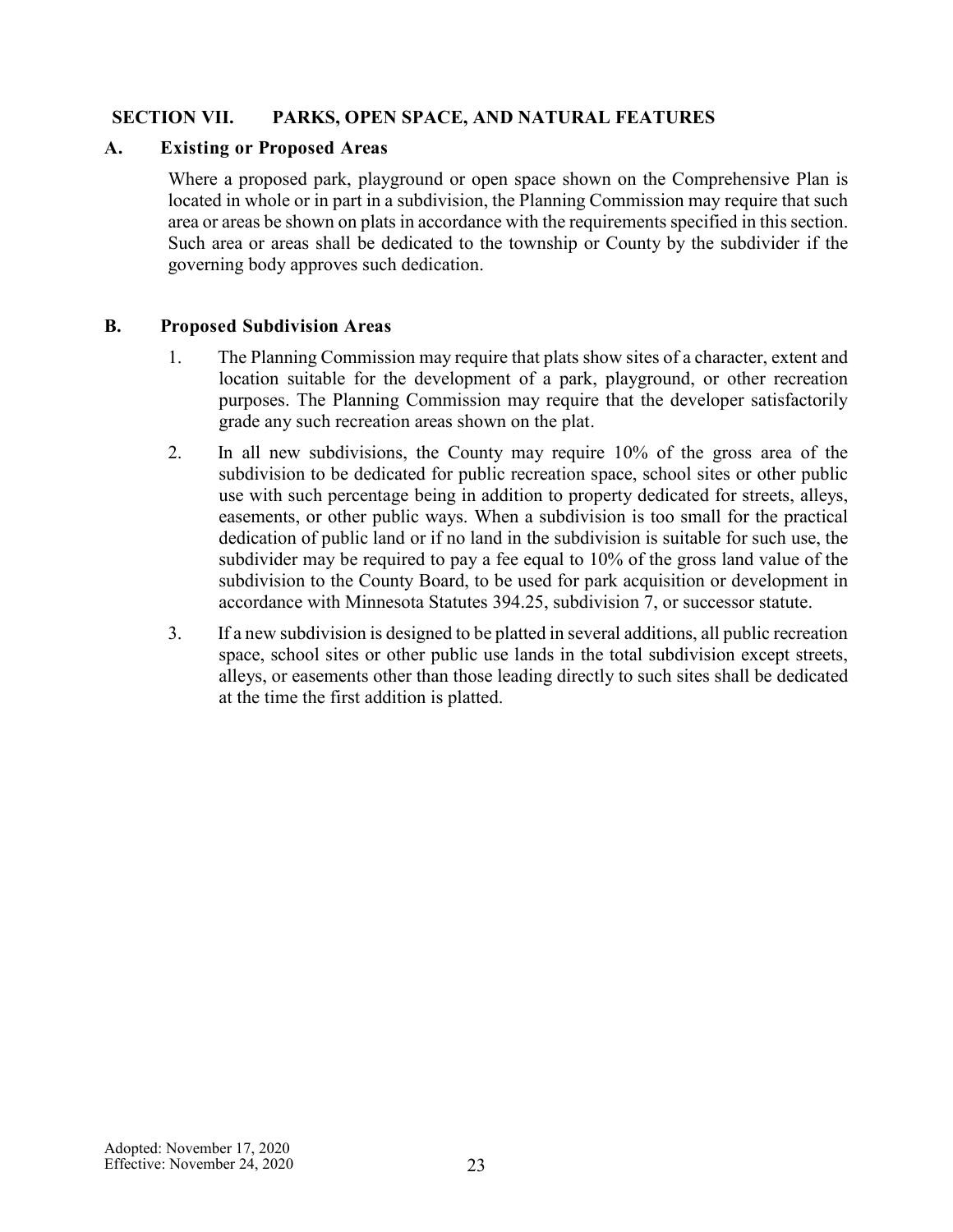# <span id="page-23-0"></span>**SECTION VIII. DOCUMENTS TO BE FILED**

### <span id="page-23-1"></span>**A. Preliminary Plat**

Shall contain the following information and/or items:

- 1. Scale: No less than one inch equals 100 feet.
- 2. Identification and Description:
	- a. Proposed name of subdivision
	- b. Location by section, township, range or by other legal description.
	- c. Names and addresses of the owner, subdivider, surveyor, and designer of the plan.
	- d. Graphic scale.
	- e. North point.
	- f. Date of preparation.
	- g. General location map.
- 3. Existing conditions in tract and in surrounding area to a distance of 300 feet.
	- a. Boundary line of proposed subdivision, clearly indicated.
	- b. Total approximate acreage.
	- c. Platted streets, railroad right-of-way and utility easements.
	- d. Boundary lines and ownership of adjoining unsubdivided land.
	- e. Sewers, water mains, culverts, or other underground facilities.
	- f. Existing permanent buildings and structures.
	- g. Topographic contours, showing limiting site characteristics such as water courses, lakes, marsh areas, at ten-foot intervals or less from United States Geological Survey maps or more accurate sources topographic mapping scale for areas of pronounced relief or for problem areas to be at the discretion of the County Board or the Planning Commission.
	- h. Other information, water supply, sewage disposal, drainage, flood control and soil tests, if requested by the Planning Commission or County Board to aid in its review.
	- i. For subdivisions involving shoreland-zoned areas:
		- 1. The surface water features required in Minnesota Statutes, section 505.02, subdivision 1, to be shown on plats, obtained from United States Geological Survey quadrangle topographic maps or more accurate sources;
		- 2. adequate soils information to determine suitability for buildings and on-site sewage treatment capabilities for every lot from the most current existing sources or from field investigations such as soil borings, percolation tests, or other methods;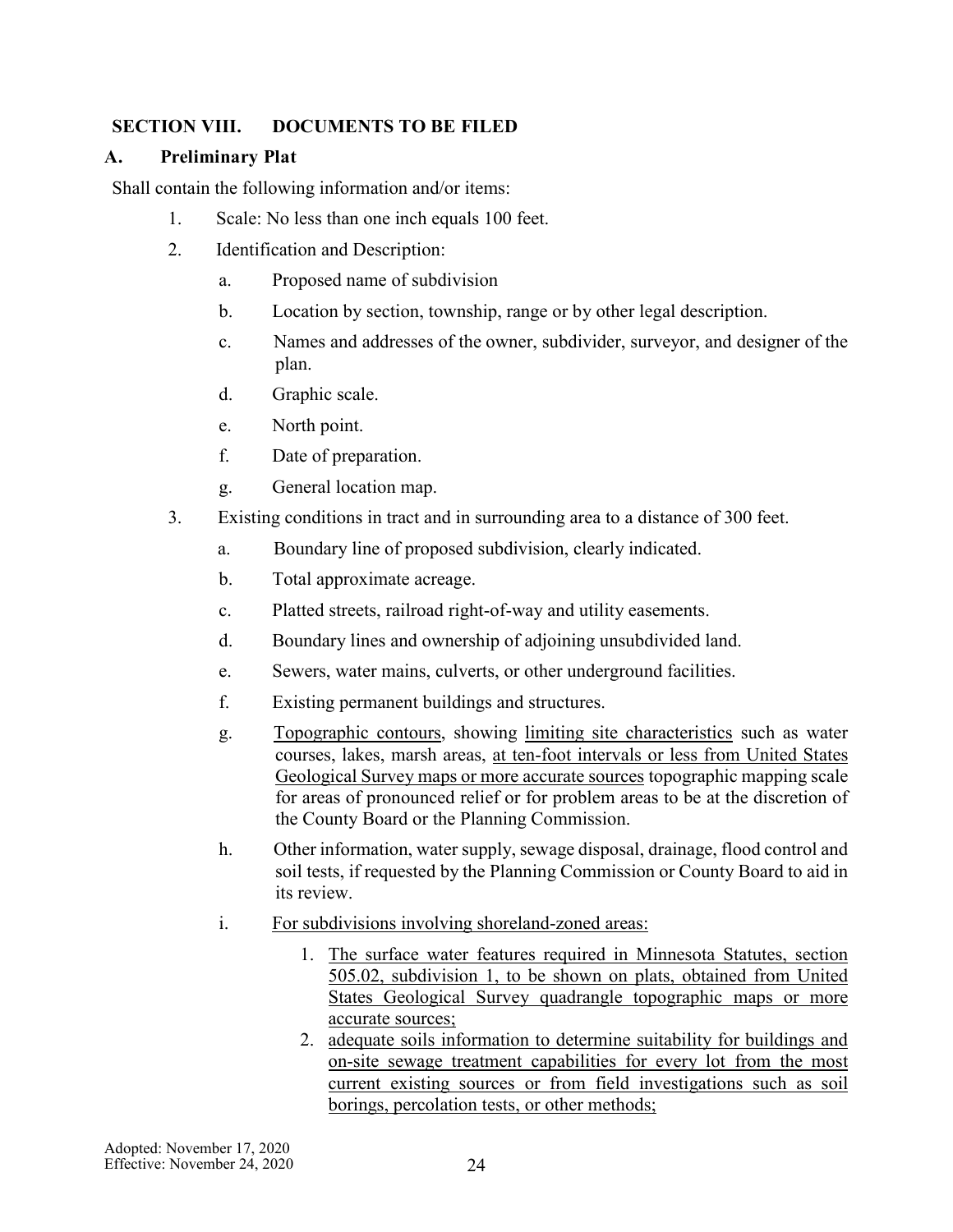- 3. information regarding adequacy of domestic water supply; extent of anticipated vegetation and topographic alterations; near-shore aquatic conditions, including depths, types of bottom sediments, and aquatic vegetation; and proposed methods for controlling stormwater runoff and erosion, both during and after construction activities;
- 4. location of 100-year flood plain areas and floodway districts from existing adopted maps or data; and
- 5. a line or contour representing the ordinary high water level, the toe and the top of bluffs, and the minimum building setback distances from the top of the bluff and the lake or stream. (Amended 6/18/07)
- 4. Plan of the Entire Area
	- a. Where a tract of land is proposed for subdivision that is a part of a larger logical subdivision unit, the Planning Commission or County Board may order to be prepared a "Plan of the Entire Area", such plan to be used by the Planning Commission and the County Board to aid in judging the proposed plat.

# <span id="page-24-0"></span>**B. Final Plat**

Shall contain the following information and/or items:

- 1. Scale: No less than one inch equals 100 feet.
- 2. Identification: Same as for Preliminary Plat.
- 3. Boundaries of the property; lines of all proposed streets and alleys, with their width, any other areas intended for public use.
- 4. Lines of adjoining streets and alleys, with their width and names.
- 5. All lot lines and easements, with figures showing their dimensions.
- 6. An identification system for all lots and blocks.
- 7. Data required by the Stevens County Surveyor, i.e. accurate angular and linear dimensions for all lines, lot areas, angels and curvatures used to describe boundaries, streets, easements, and other important features.
- 8. Plans for water supply, sewage disposal, drainage, and flood control.\*\*
- 9. Soil Borings.\*\*
- 10. Certification by a registered land surveyor to the effect that the Plat represents a survey made by him and that monuments and markers thereon exist as located and that all dimensional and geodetic details are correct.
- 11. Notarized certification by Owner, and by any mortgage holder of record, of the adoption of the Plat and the dedication of streets and other public areas.
- 12. Certification showing that all taxes currently due on the property to be subdivided have been paid in full.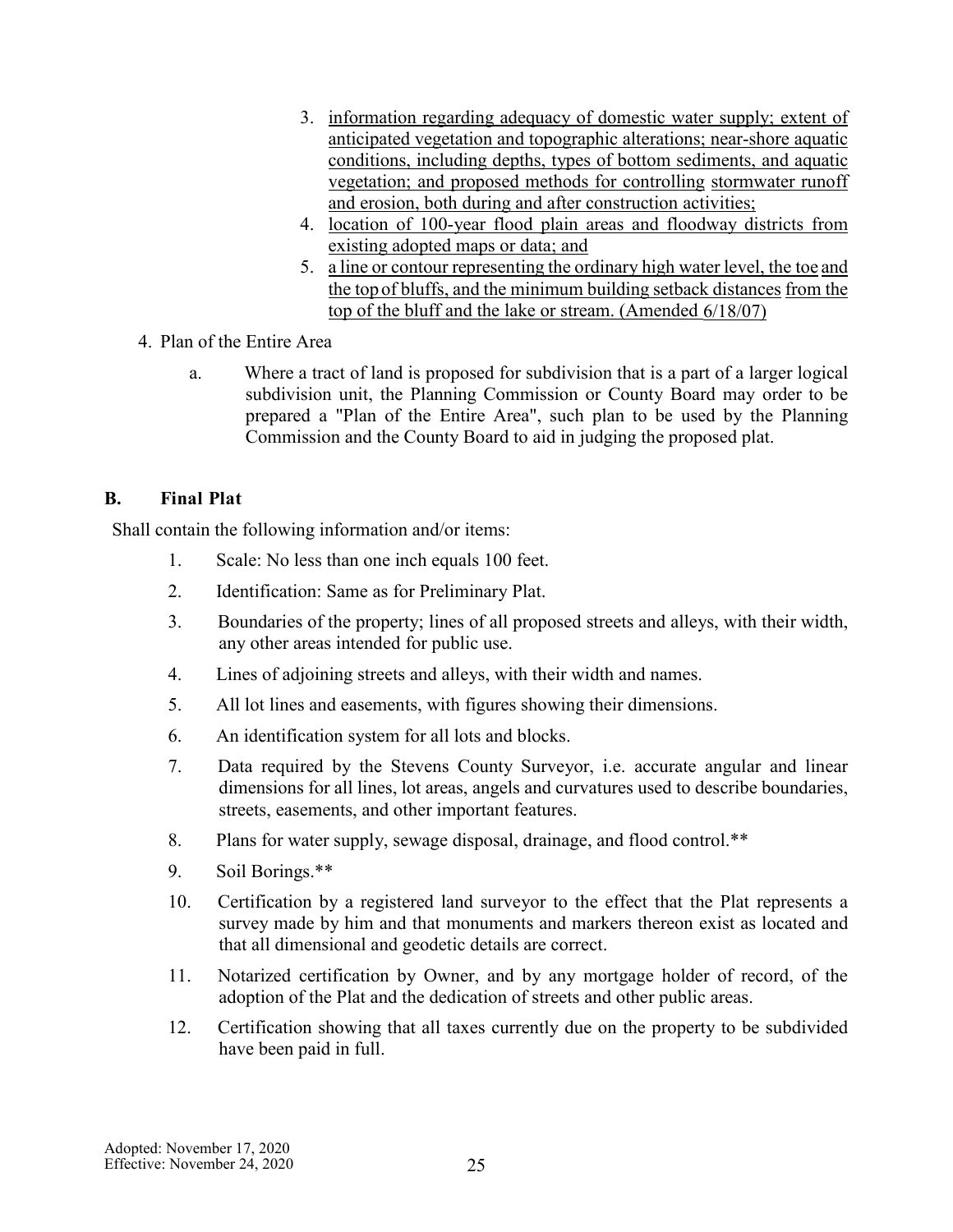\*\* Provide as attachments to the Final Plat, if required by the County Board or Planning Commission

13. Examples of signature block:

| a. Form for approval by the Planning Commission: |                                                                                                            |           |
|--------------------------------------------------|------------------------------------------------------------------------------------------------------------|-----------|
|                                                  | This $\_\_\_\_\_\_\_\_\_\_\_\_\_\_\_\_\_\_\_\_$                                                            |           |
|                                                  | Signed Chairman                                                                                            |           |
|                                                  | Signed Signed Secretary                                                                                    |           |
| b. Form for approval by the County Board:        |                                                                                                            |           |
|                                                  | This $\frac{day \text{ of } (x,y) \text{ of } (x,y) \text{ of } (x,y) \text{ of } (x,y) \text{ of } (x,y)$ |           |
|                                                  | Signed Chairman                                                                                            |           |
| Signed                                           |                                                                                                            | Secretary |
| c. For acceptance by owner(s)                    |                                                                                                            |           |
|                                                  |                                                                                                            |           |

Adopted: November 17, 2020 Effective: November 24, 2020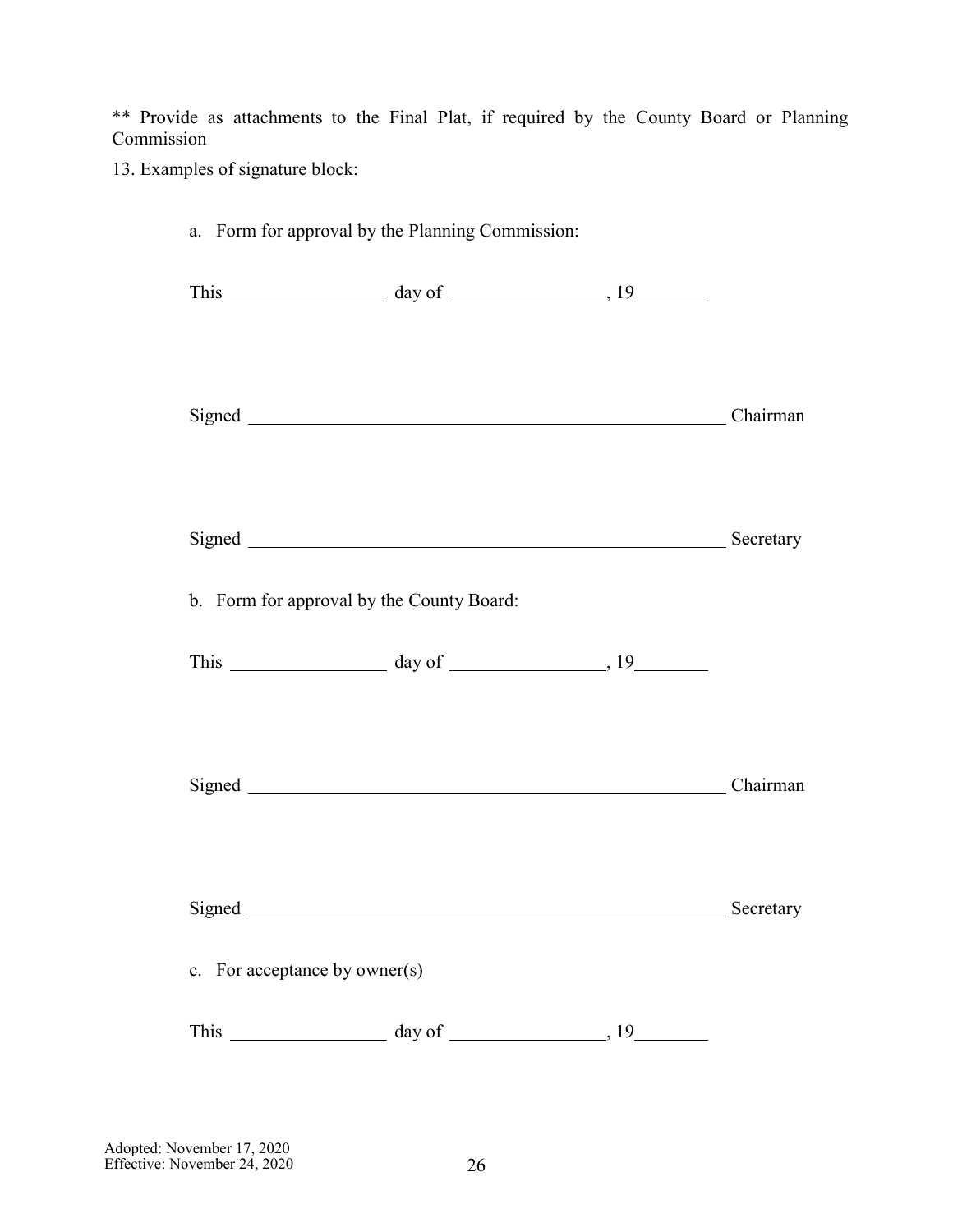|               | Signed <b>Executive Signed</b>                      | Owner  |
|---------------|-----------------------------------------------------|--------|
| owner)        |                                                     |        |
|               |                                                     |        |
|               | Signed (co-owner)                                   |        |
|               | d. Form for acceptance by mortgage holder(s):       |        |
|               | This $\frac{19}{2}$ day of $\frac{19}{2}$           |        |
|               |                                                     |        |
|               |                                                     |        |
| Holder        |                                                     |        |
|               | e. Form for acceptance by registered land surveyor: |        |
|               | This $\frac{19}{2}$ day of $\frac{19}{2}$           |        |
| Land Surveyor | Signed Registered                                   |        |
|               | f. Form for acceptance by County Recorder:          |        |
|               |                                                     |        |
| Recorder      |                                                     | County |

Adopted: November 17, 2020 Effective: November 24, 2020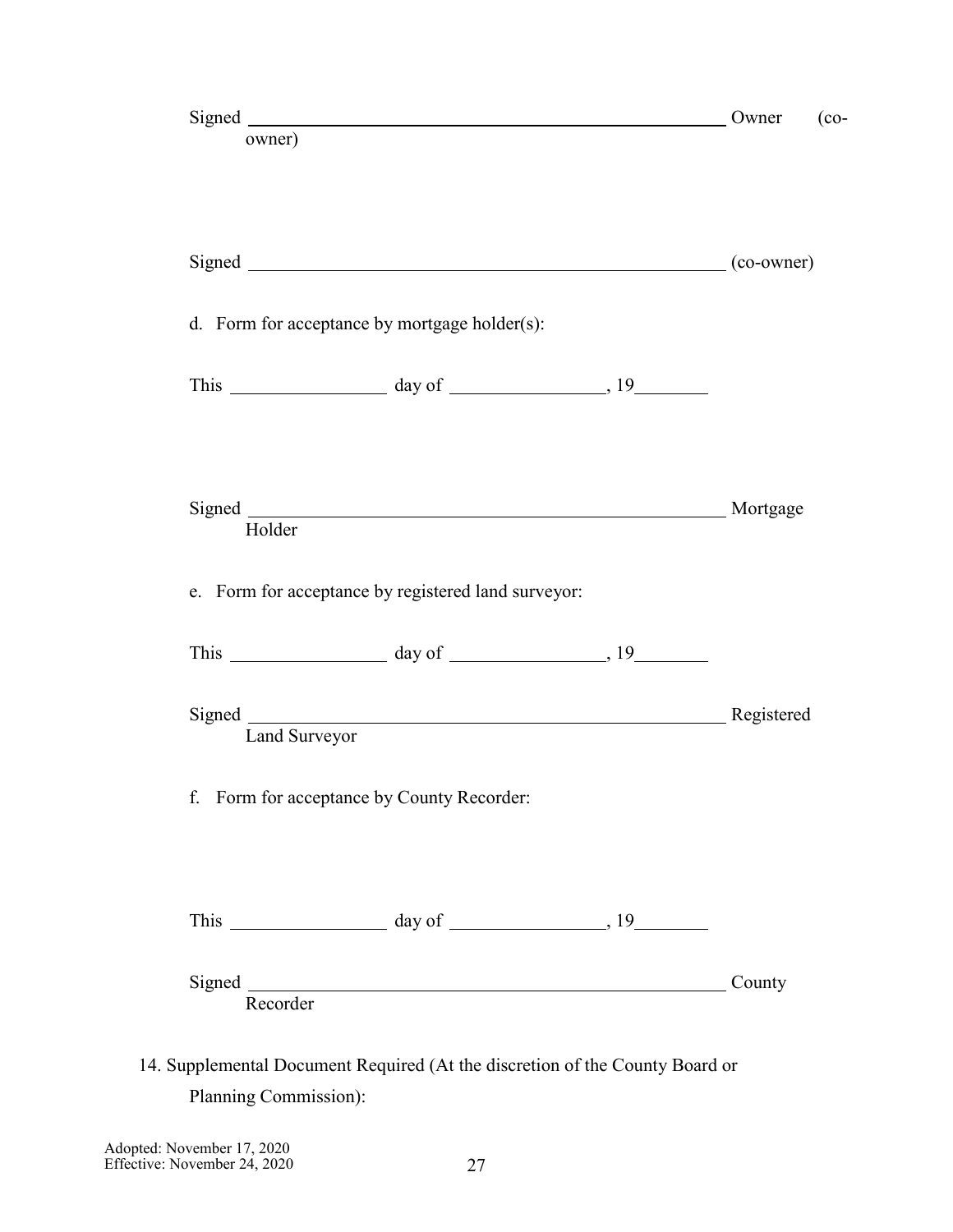a. An Attorney's opinion of title showing title or control of the property to be subdivided.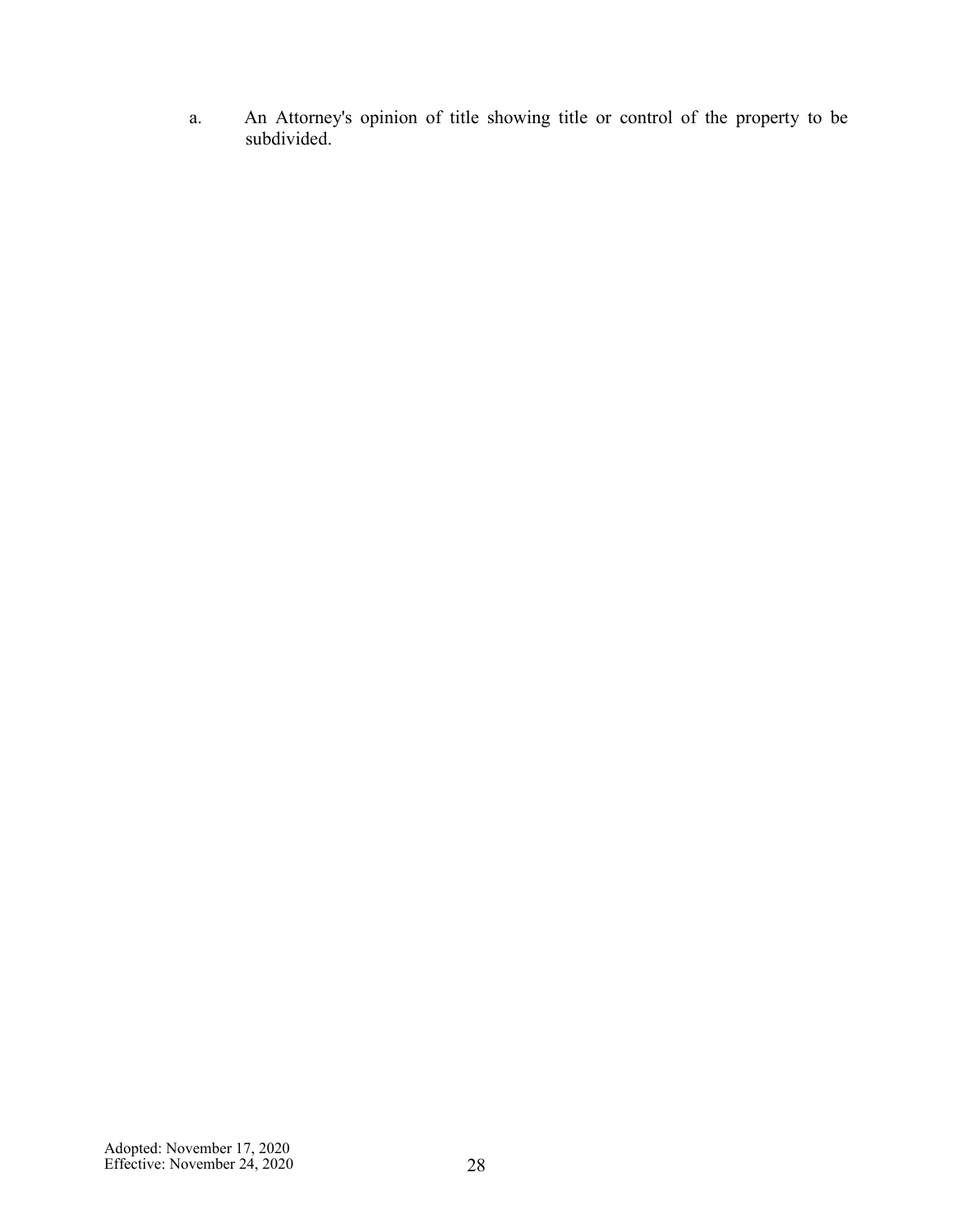# <span id="page-28-0"></span>**SECTION IX. ADMINISTRATION AND ENFORCEMENT**

# <span id="page-28-1"></span>**A. Responsible Officials**

It shall be the duty of the Stevens County Zoning Administrator, acting on behalf of the Stevens County Board of Commissioners, to see that the provisions of this Ordinance are properly enforced.

### <span id="page-28-2"></span>**B. Jurisdiction and Interpretation**

The regulations herein governing plats and the subdivision of land shall apply to all the areas of Stevens County lying outside the corporate limits of municipalities, unless otherwise provided herein. Any subdivision of land within Stevens County subject to this ordinance that is filed for recording must first be prepared, reviewed, and approved in accordance with the provisions of this Ordinance.

Exceptions: This ordinance shall not apply to the following:

- 1. Subdivisions creating or rearranging lots within a cemetery in accordance with MN Statutes 306, 307 or other applicable state law (subdivision of a parcel to create the external boundaries of a cemetery is not excepted from the provisions of this ordinance);
- 2. Transfers of small parcels to governmental units in case of encroachments, road right-of-way, or utility easements; or
- 3. Subdivisions resulting from court orders.

In their interpretation and application, the provisions of these regulations shall be held to be the minimum requirements for the promotion of the public health, safety, and general welfare. These regulations shall be construed broadly in favor of the County to promote the purposes for which they are adopted.

These regulations are not intended to interfere with, abrogate, or annul any other ordinance, rule or regulation, statute, or other provision of law except as provided in these regulations. Where any provision of these regulations imposes restrictions different from those imposed by any other provision of these regulations or any other ordinance, rule or regulation, or other provision of law, the provision which is more restrictive or imposes higher standards shall control.

These regulations are not intended to abrogate any easement, covenant or any other private agreement or restriction, provided that where the provisions of these regulations are more restrictive than such easement, covenant, or other private agreement or restriction, the requirements of these regulations shall govern. Where the provisions of the easement, covenant, or private agreement impose duties and obligations more restrictive than these regulations, and the private provisions are not inconsistent with these regulations, then the private provisions shall be operative and supplemental to these regulations and the determinations made under the regulations.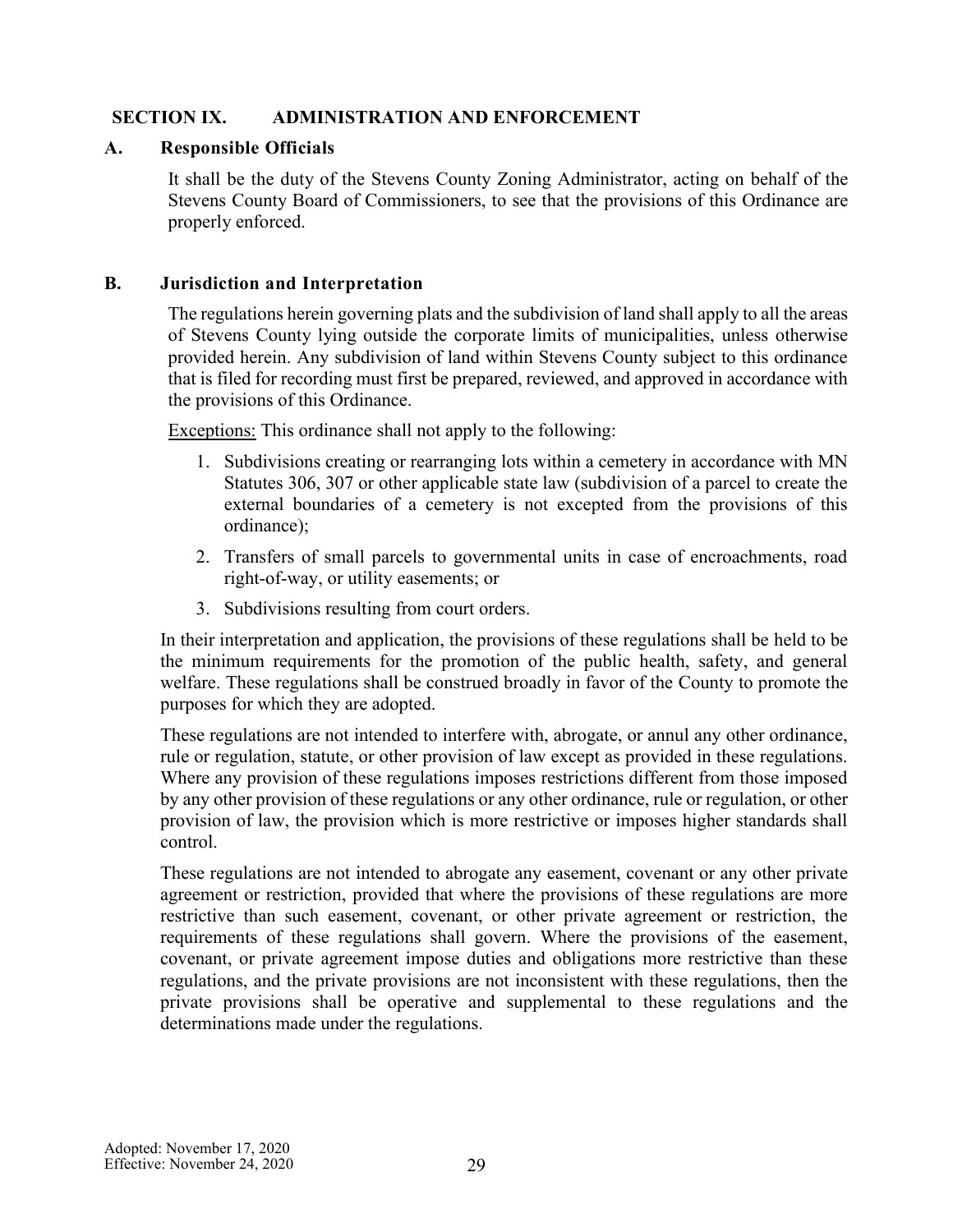# <span id="page-29-0"></span>**C. Building Permits and Public Improvements**

No building permit shall be issued by any governing official for the construction of any building, structure, or improvement on any land henceforth subdivided until all requirements of this Ordinance have been fully complied with. No public improvements are to be installed and service shall not be provided until approval of the Final Plat is granted and same has been duly recorded in the office of the Stevens County Recorder.

# <span id="page-29-1"></span>**D. Appeals**

Any person or persons, corporation, or public officer aggrieved by any order, requirement, decision, or determination made by the Stevens County Board of Commissioners pursuant to the provisions of this Ordinance may appeal such grievance to the Stevens County Board of Adjustment by filing with the Board of Adjustment a notice of appeal specifying the grounds therefore. Such notice shall be filed within ten days after any such decision.

The decision of the Stevens County Board of Adjustment shall be subject to appeal to the District Court in Stevens County as provided by law. The Stevens County Board of Adjustment shall function in compliance with State Law.

### <span id="page-29-2"></span>**E. Amendment**

This Ordinance may be amended whenever the public necessity, convenience, and the general welfare warrant such amendment. Proceedings for an amendment shall be initiated by:

- 1. A petition of the owner or owners of property within Stevens County;
- 2. A recommendation of the Planning Commission; or
- 3. Action of the County Board.

Upon receipt, in proper form, of the application and other requested material, the Planning Commission shall conduct a public hearing in a location to be prescribed by the Planning Commission. Notice of the time and place of such public hearing shall be given pursuant to Chapter 394.26 of the Minnesota Statutes, or successor statute.

Following the public hearing, the County Planning Commission shall report its findings and recommendations to the County Board. Upon receipt of such report or recommendation, the Board of County Commissioners may hold additional public hearings. After the conclusion of the public hearings if any, the Board of County Commissioners may adopt the amendment or any portion thereof.

After adoption of the amendment by the Board, the publication of the amendment and the filing and recording of the amendment in the office of the County Auditor shall be in accordance with the provisions of Minnesota Statute 375.51.

The County Auditor shall thereafter file a certified copy of the enacted amendment with the County Recorder for record.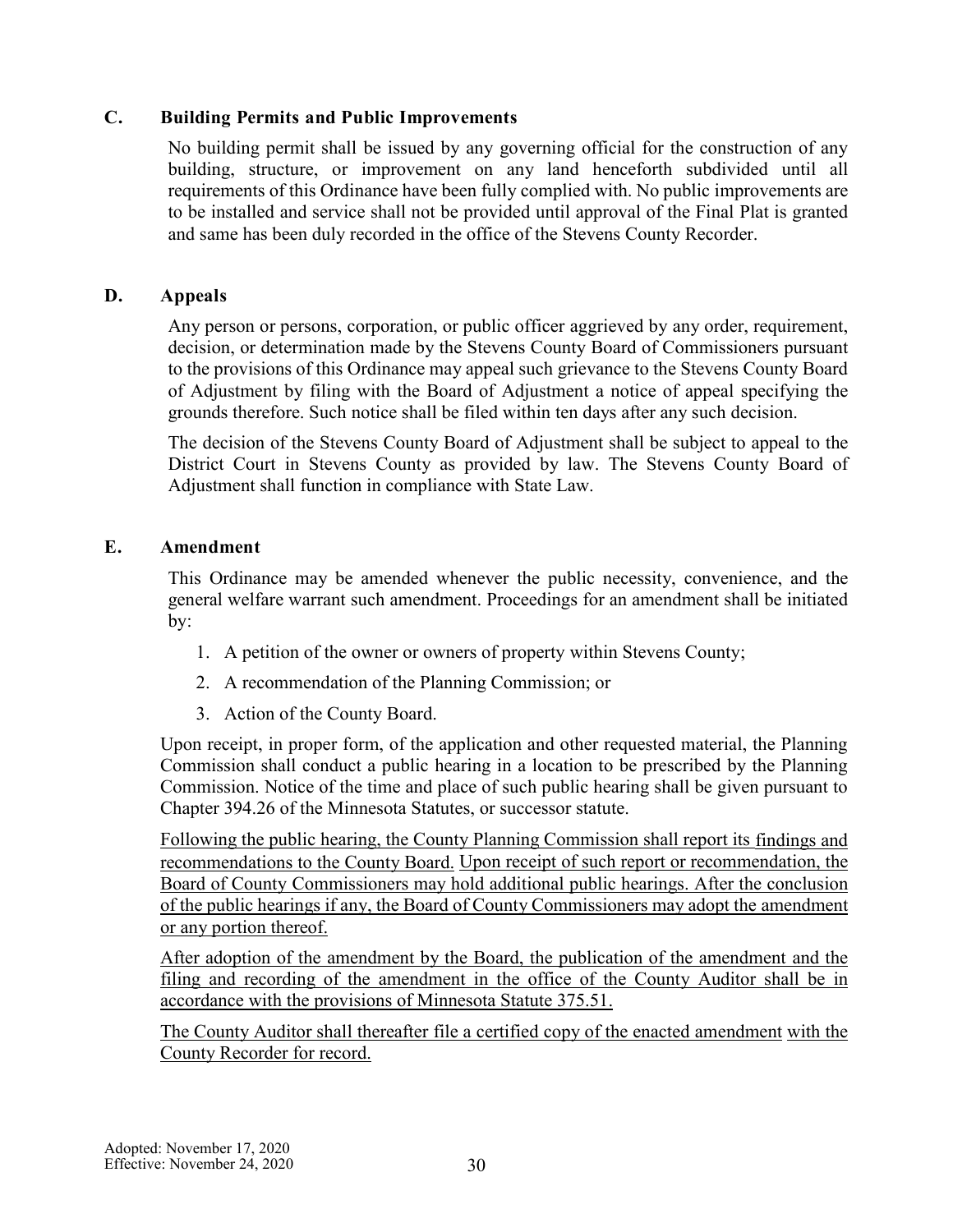# <span id="page-30-0"></span>**F. Violation, a Misdemeanor**

It shall be the duty of the Zoning Administrator to enforce these regulations and to bring to the attention of the County Board any violations of these regulations.

Any violation of this Ordinance shall constitute a misdemeanor punishable as allowed by law. Time is not an essential characteristic of any offense under this Ordinance, and each act performed without complying with all restrictions and requirements of this Ordinance shall constitute a separate offense.

In the event of a violation or a threatened violation of this Ordinance, the County Board, in addition to other remedies, may institute appropriate actions or proceedings to prevent, restrain, correct or abate such violations or threatened violations, and it shall be the duty of the County Attorney to institute such actions.

Any taxpayer or taxpayers of the County may institute mandamus proceedings in District Court to compel specific performance by the proper official or officials of any duty required by this Ordinance.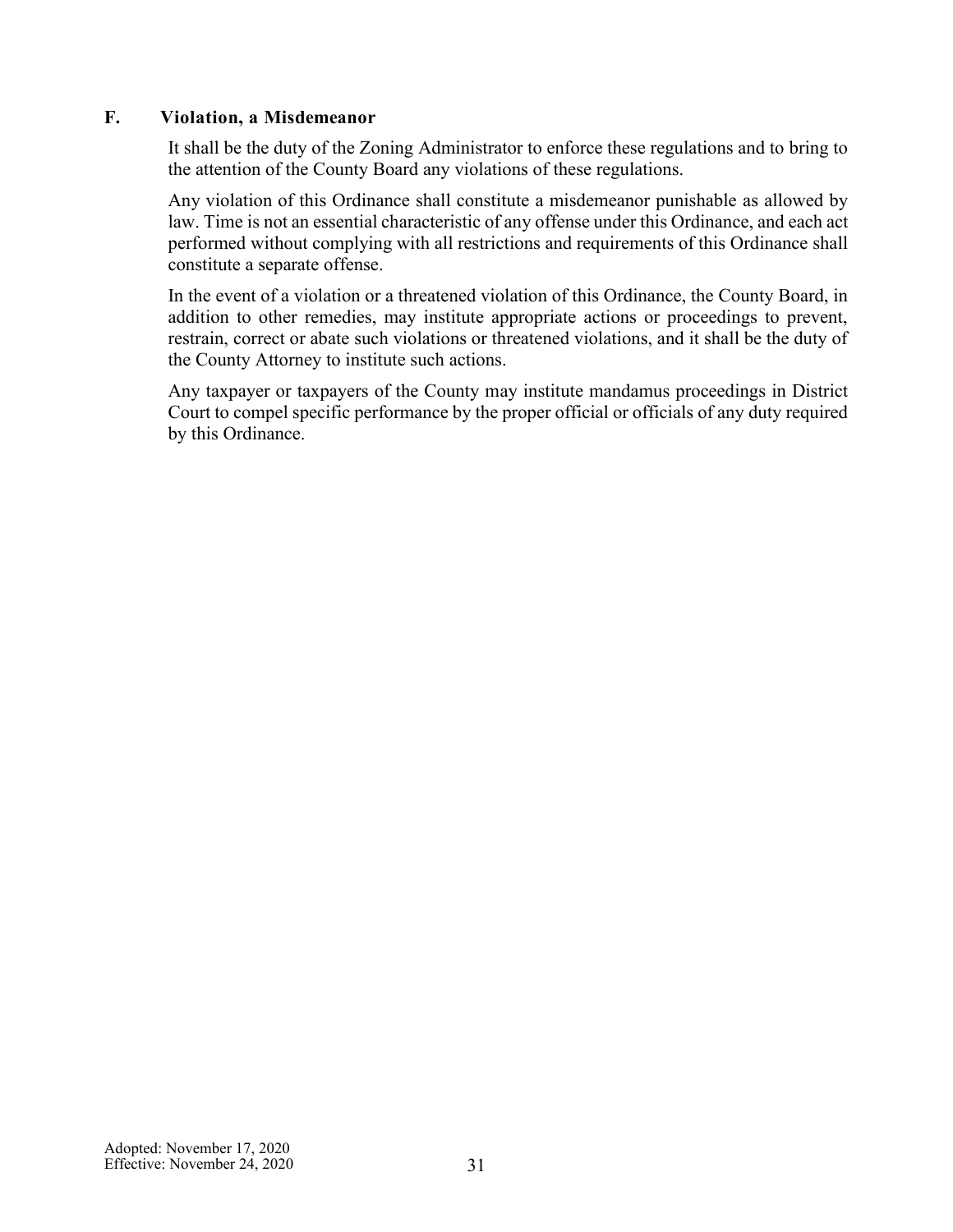# <span id="page-31-0"></span>**SECTION X. MISCELLANEOUS**

### <span id="page-31-1"></span>**A. Variances**

- 1. Where the Stevens County Board of Adjustment finds that extraordinary and unnecessary hardship may result from strict compliance with this Ordinance, it may vary the regulations so that the general intent may be preserved and the public interest protected; provided that such variations will not have the effect of nullifying the intent and purpose of the Comprehensive Plan, the Official Map, or the Zoning Ordinance.
- 2. Where the of Adjustment finds that, due to the special circumstances of a particular plat, the provision of certain required improvements is not requisite in the interest of the public health, safety, and general welfare or is inappropriate because of inadequacy or lack of connecting facilities adjacent or in proximity to the proposed subdivision, it may recommend to the County Board waiver of such requirements subject to appropriate conditions and the County Board shall determine whether such variance shall be granted.
- 3. Procedure.
	- a. The applicant for a variance shall file an application in writing in the office of the Zoning Administrator on an application form provided by the Zoning Administrator and pay a fee as listed in the County Fee Schedule when the application is filed. An application determined to be incomplete by the Zoning Administrator shall be returned to the applicant within ten (10) business days. Incomplete applications shall not be referred to the Planning Commission until it has been determined to be complete by the Zoning Administrator.
	- b. The County Zoning Administrator shall refer the application to the Board of Adjustment for a public hearing and cause notice of such hearing to be properly published in the legal newspaper not less than ten (10) days prior to the hearing. Property owners within one-quarter mile (1,320 feet) of the affected property or the ten (10) properties nearest the affected property (whichever would provide notice to the greatest number of owners) shall be given notice of the date the Board of Adjustment will consider said application, although failure of any property owner to receive such notification shall not invalidate the proceedings. Notice shall be given the governing body of any city the incorporated limits of which lie within two (2) miles of the proposed variance.
	- c. The applicant or their authorized representative shall appear before the Board of Adjustment and answer any questions concerning the proposed variance.
	- d. A decision shall be made by the County Board, upon recommendation from the Board of Adjustment, within sixty (60) days after the complete application for a variance has been received by the Zoning Administrator. All decisions by the County Board in granting variances shall be final except that any aggrieved person or persons or any department, board or commission of the jurisdiction of the State shall have the right to appeal to the District Court in the county in which the land is located on questions of law and fact within thirty (30) days of the decision of the County Board.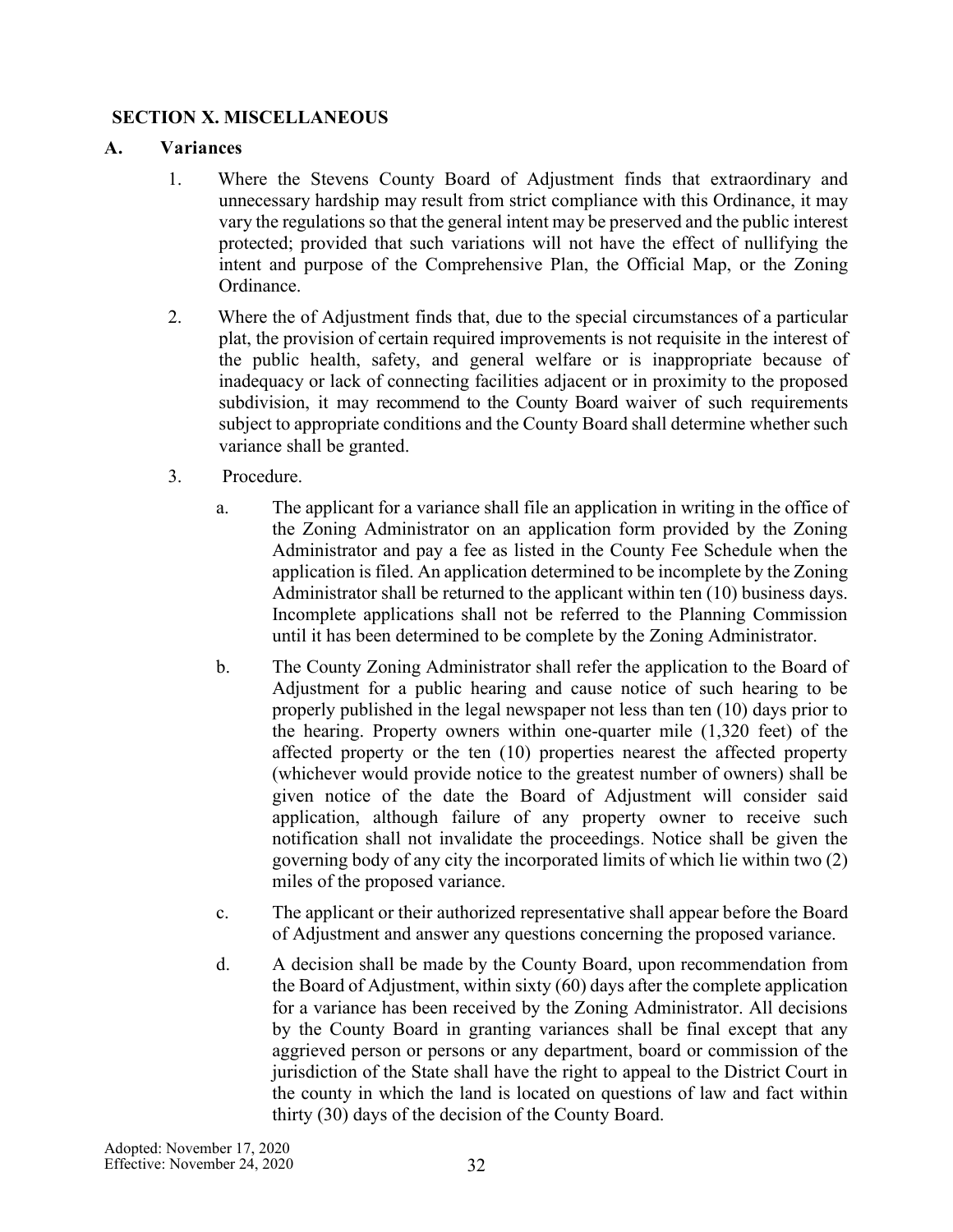- e. A certified copy of the granted variance shall be filed with the Stevens County Recorder or Registrar of Titles by the Zoning Administrator.
- f. When a variance is approved after the Department of Natural Resources has formally recommended denial in the hearing record, the notification of the approved variance shall also include the Planning Commission's summary of the public record/testimony and the findings of facts and conclusions which supported the issuance of the variance.
- g. No application for a variance shall be resubmitted for a period of one (1) year from the date that the request is denied, except the Zoning Administrator may allow a new application if, in his/her opinion, new evidence or a change in circumstances warrant it.
- h. Work on any project requiring a variance shall begin within one (1) year of the issuance of the variance or it shall expire.
- 4. In the granting of variances from this Ordinance, the County Board and Board of Adjustment shall require such conditions as will, in their judgement, secure substantially the objectives of the requirements or standards so varied and to protect adjacent properties and the public interest.
- 5. Any variances granted shall be made by resolution and entered into the minutes setting forth the reasons which justified the resolution.

#### <span id="page-32-0"></span>**B. Fees**

Fees for subdividing may be established by the Stevens County Board of Commissioners. The County Board may review and revise the fee schedule periodically. The required fee shall be paid by the subdivider to the Zoning Administrator at the time of submission of the materials required by this Ordinance. Fees permitted by State Statute for filing of plats with the County Recorder are excluded from the provisions of this section.

The County may require that an applicant establish an escrow account or other financial security for the purpose of reimbursing the County for direct costs relating to professional services provided during the review, approval and inspection of the project. The County may charge the applicant a rate equal to the value of the service to the County. Services provided by County staff or contract professionals will be billed at an established rate.

#### <span id="page-32-1"></span>**C. Validity**

Should any section or provision of this Ordinance be declared by a court of competent jurisdiction to be invalid, such decision shall not affect the validity of the Ordinance as a whole or any part thereof other than the part so declared to be invalid.

#### <span id="page-32-2"></span>**D. Effective Date**

This Ordinance shall become effective immediately upon its passage and publication.